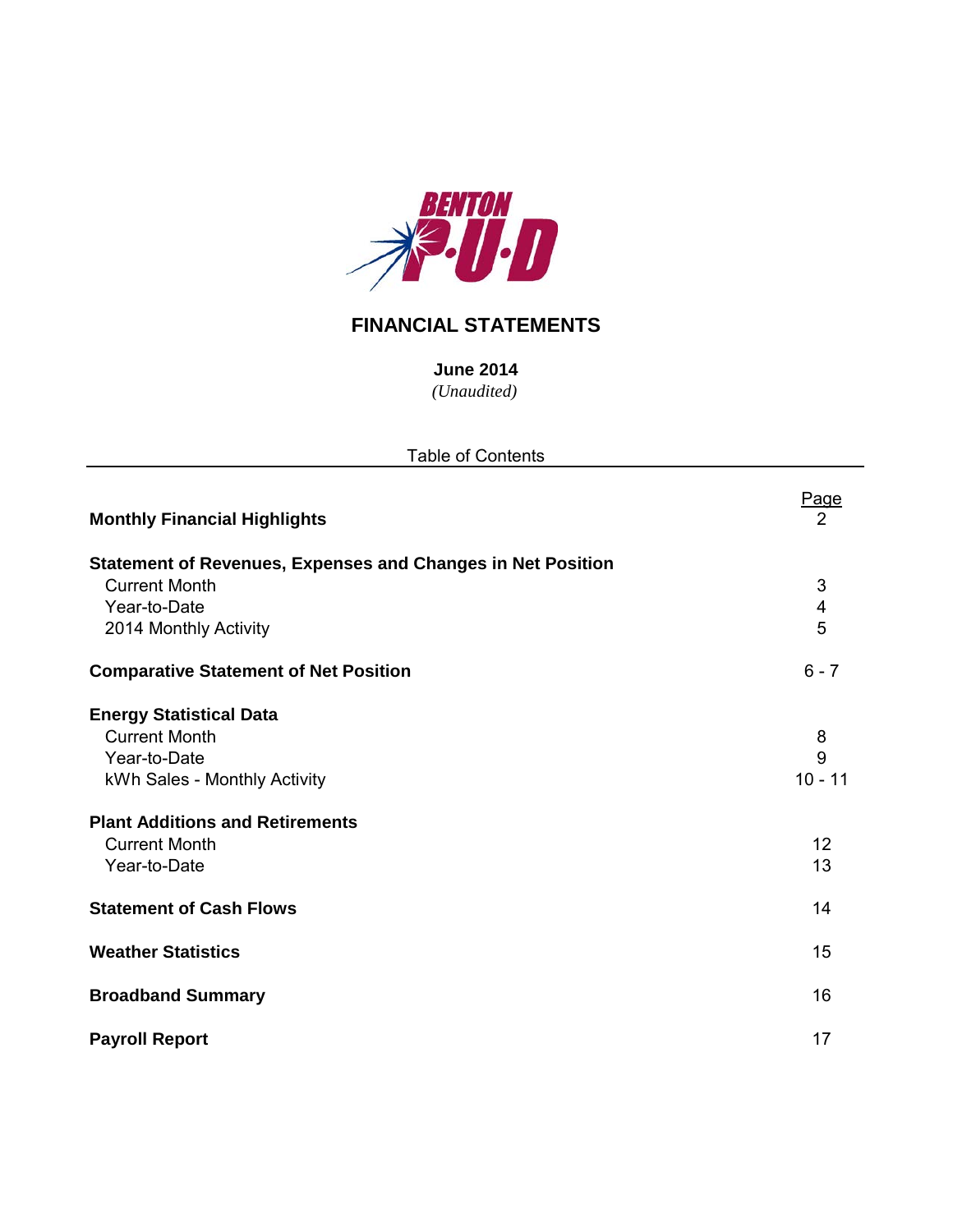

# *Financial Highlights*





Financial highlights for the month of June:

- $\triangleright$  District operations resulted in a increase in net position of \$1.5M for the month.<br> $\triangleright$  The average temperature of 70.9° was 1.3° above normal. Heating degree day
- The average temperature of 70.9° was 1.3° above normal. Heating degree days were 19% above last year.
- $\triangleright$  Total retail kWh billed during June was up 13% from last year and 15% above budget.
- $\triangleright$  Net power supply costs were \$6.3 million for the month with sales for resale of \$899,000 and an average price of \$18 per MWh.
- $\triangleright$  June's non-power operating costs of \$1.7 million before taxes and depreciation were slightly below budget. Sulting's non-power operating costs of year in the month.<br>
Subset of the month.
- 

|                               | (in thousands of dollars) |         |            |           |            |            |     |     |            |     |            |     |                  |                                |
|-------------------------------|---------------------------|---------|------------|-----------|------------|------------|-----|-----|------------|-----|------------|-----|------------------|--------------------------------|
| <b>Change in Net Position</b> | Jan                       | Feb     | <b>Mar</b> | Apr       | May        | <b>Jun</b> | Jul | Aug | <b>Sep</b> | Oct | <b>Nov</b> | Dec | <b>Total YTD</b> | <b>Annual</b><br><b>Budget</b> |
|                               |                           |         |            |           |            |            |     |     |            |     |            |     |                  |                                |
| Actual                        | \$257                     | (\$318) | \$204      | (S875)    | $($ \$65)  | \$1,486    |     |     |            |     |            |     | \$689            |                                |
| <b>Budget</b>                 | \$148                     | (\$107) | (\$355)    | (\$1,635) | \$150      | \$586      |     |     |            |     |            |     | (\$1,213)        | (\$121)                        |
|                               |                           |         |            |           |            |            |     |     |            |     |            |     |                  |                                |
|                               |                           | Feb     |            |           |            |            | Jul |     |            |     |            |     |                  | Annual                         |
| <b>Net Power Costs</b>        | Jan                       |         | Mar        | Apr       | May        | Jun        |     | Aug | Sep        | Oct | <b>Nov</b> | Dec | Total            | <b>Budget</b>                  |
| Power Supply Costs            | \$8,358                   | \$9,525 | \$7,916    | \$7,918   | \$6,897    | \$7,234    |     |     |            |     |            |     | \$47,847         | \$90,607                       |
| Less: Sales for Resale        | (2,289)                   | (2,003) | (2,743)    | (2, 143)  | (1, 442)   | (970)      |     |     |            |     |            |     | (11, 591)        | (15, 100)                      |
| <b>Net Power Costs</b>        | \$6,069                   | \$7,521 | \$5,173    | \$5,775   | \$5,455    | \$6,264    |     |     |            |     |            |     | \$36,256         | \$75,507                       |
|                               |                           |         |            |           |            |            |     |     |            |     |            |     |                  |                                |
|                               |                           |         |            |           |            |            |     |     |            |     |            |     |                  | <b>Annual</b>                  |
| <b>Net Capital Costs</b>      | Jan                       | Feb     | <b>Mar</b> | Apr       | <b>May</b> | Jun        | Jul | Aug | <b>Sep</b> | Oct | <b>Nov</b> | Dec | <b>Total</b>     | <b>Budget</b>                  |
| <b>Capital Expenditures</b>   | \$640                     | \$672   | \$1.169    | \$927     | \$1,063    | \$951      |     |     |            |     |            |     | \$5.422          | \$15,108                       |
| Less: Capital Contributions   | (21)                      | (42)    | (113)      | (129)     | (44)       | (198)      |     |     |            |     |            |     | (548)            | (1,431)                        |
| Net Capital Costs             | \$618                     | \$630   | \$1,056    | \$798     | \$1,019    | \$753      |     |     |            |     |            |     | \$4,874          | \$13,677                       |
|                               |                           |         |            |           |            |            |     |     |            |     |            |     |                  |                                |
|                               |                           |         |            |           |            |            |     |     |            |     |            |     |                  | <b>Annual</b>                  |
| <b>Load Statistics</b>        | Jan                       | Feb     | <b>Mar</b> | Apr       | May        | Jun        | Jul | Aug | Sep        | Oct | <b>Nov</b> | Dec | <b>Total</b>     | <b>Budget</b>                  |
| aMW - Retail Sales Billed     | 194                       | 207     | 161        | 185       | 210        | 265        |     |     |            |     |            |     | 204              | 196                            |
|                               |                           |         |            |           |            |            |     |     |            |     |            |     |                  |                                |







| <b>Current Ratio</b>                    | 4.33 : 1 |
|-----------------------------------------|----------|
| Debt Service Coverage (2011 actual)     | 4.03     |
| Debt Service Coverage (2012 actual)     | 3.60     |
| Debt Service Coverage (2013 actual)     | 3.06     |
| Debt Service Coverage (2014 projection) | 3.04     |
| (includes capital contributions)        |          |

| <b>Other Statistics</b>                 |    |        |         |  |  |  |  |  |  |  |
|-----------------------------------------|----|--------|---------|--|--|--|--|--|--|--|
| Unrestricted Undesignated Reserves      | \$ | 33.4   | million |  |  |  |  |  |  |  |
| Rate Stabilization Account (designated) | \$ | 7.5    | million |  |  |  |  |  |  |  |
| Debt Service Reserve Fund (designated)  | \$ | 4.0    | million |  |  |  |  |  |  |  |
| BTOP Reserve (designated)               | \$ | 0.3    | million |  |  |  |  |  |  |  |
| Bond Principal & Interest (restricted)  | \$ | 2.4    | million |  |  |  |  |  |  |  |
| <b>Net Utility Plant</b>                | \$ | 121.6  | million |  |  |  |  |  |  |  |
| Long-Term Debt                          | \$ | 60.5   | million |  |  |  |  |  |  |  |
| <b>Active Service Agreements</b>        |    | 50.011 |         |  |  |  |  |  |  |  |
| <b>Non-Contingent Employees</b>         |    | 152.25 |         |  |  |  |  |  |  |  |
| Contingent YTD FTE's                    |    | 1.99   |         |  |  |  |  |  |  |  |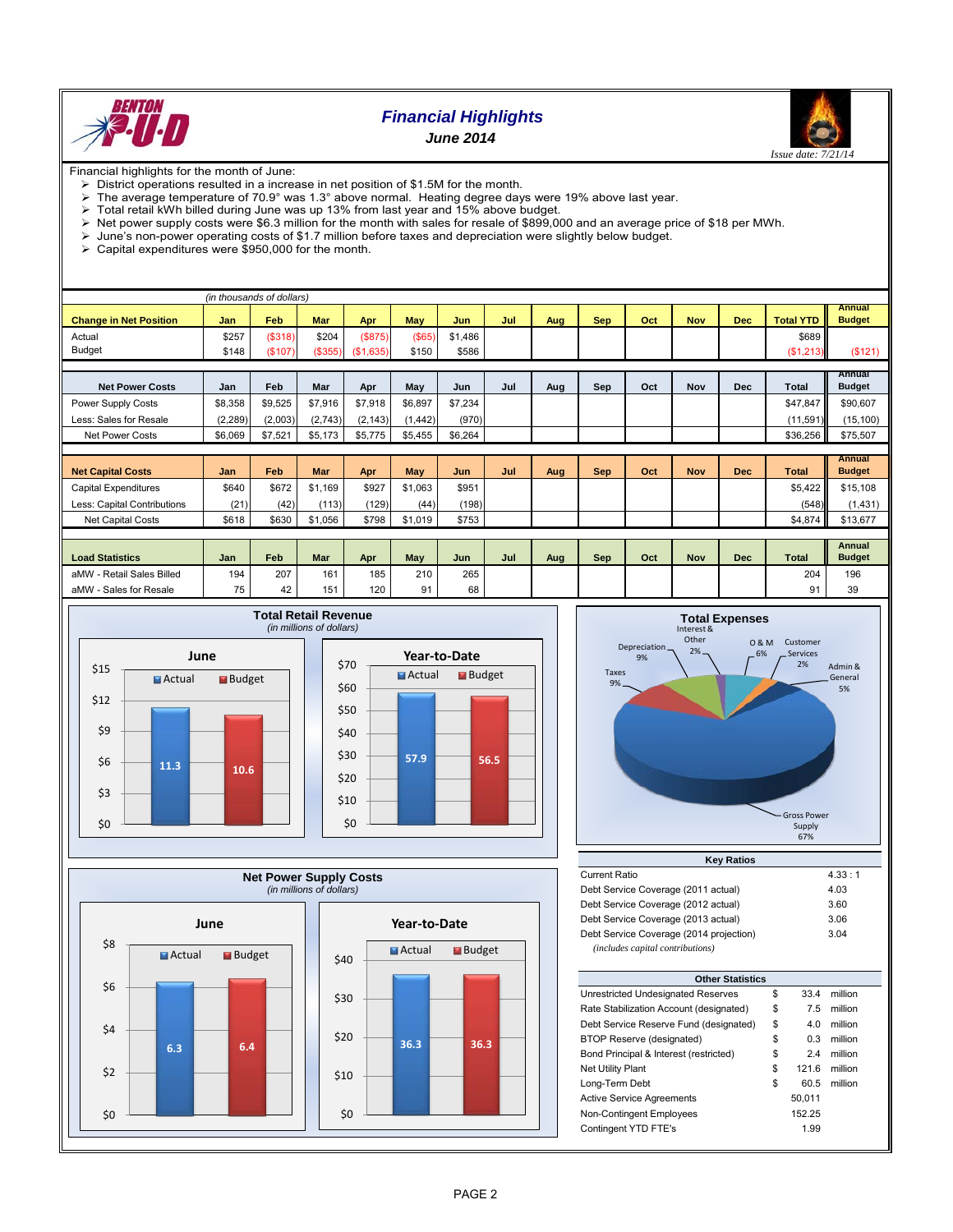### **PUBLIC UTILITY DISTRICT NO.1 OF BENTON COUNTY STATEMENT OF REVENUES, EXPENSES, AND CHANGE IN NET POSITION CURRENT MONTH**

|                                                                                |                          | 6/30/2014            |                          | 6/30/2013            |                          |
|--------------------------------------------------------------------------------|--------------------------|----------------------|--------------------------|----------------------|--------------------------|
|                                                                                | <b>ACTUAL</b>            | <b>BUDGET</b>        | <b>PCT</b><br><b>VAR</b> | <b>ACTUAL</b>        | <b>PCT</b><br><b>VAR</b> |
| <b>OPERATING REVENUES</b>                                                      |                          |                      |                          |                      |                          |
| Energy Sales - Retail                                                          | \$11,303,348             | \$10,601,106         | 7%                       | \$9,989,025          | 13%                      |
| <b>Energy Sales for Resale</b>                                                 | 929,623                  | 541,600              | 72%                      | 1,279,074            | $-27%$                   |
| Transmission of Power for Others                                               | 40,484                   | 41,667               | $-3%$                    | 57,035               | -29%                     |
| <b>Broadband Revenue</b>                                                       | 190,281                  | 167,533              | 14%                      | 167,902              | 13%                      |
| <b>Other Revenue</b>                                                           | 95,047                   | 94,862               | 0%                       | 77,540               | 23%                      |
| <b>TOTAL OPERATING REVENUES</b>                                                | 12,558,783               | 11,446,768           | 10%                      | 11,570,578           | 9%                       |
| <b>OPERATING EXPENSES</b>                                                      |                          |                      |                          |                      |                          |
| <b>Purchased Power</b>                                                         | 6,161,667                | 5.840.509            | 5%                       | 6,424,480            | $-4%$                    |
| <b>Purchased Transmission &amp; Ancillary Services</b>                         | 1,048,677                | 1,052,892            | 0%                       | 997,249              | 5%                       |
| Conservation Program                                                           | 23,794                   | 110,322              | -78%                     | 216,407              | -89%                     |
| <b>Total Power Supply</b>                                                      | 7,234,137                | 7.003.722            | 3%                       | 7,638,136            | $-5%$                    |
| Transmission Operation & Maintenance                                           | 3,450                    | 2,083                | 66%                      | 3.733                | $-8%$                    |
| Distribution Operation & Maintenance                                           | 651,869                  | 728.136              | $-10%$                   | 702,072              | $-7%$                    |
| <b>Broadband Expense</b>                                                       | 191,397                  | 63,174               | 203%                     | 21,204               | n/a                      |
| Customer Accounting, Collection & Information                                  | 321,191                  | 365,138              | $-12%$                   | 333,498              | $-4%$                    |
| Administrative & General                                                       | 567,578                  | 582,163              | $-3%$                    | 502,537              | 13%                      |
| Subtotal before Taxes & Depreciation                                           | 1,735,485                | 1,740,694            | 0%                       | 1,563,044            | 11%                      |
| Taxes                                                                          | 1,029,562                | 1,049,030            | $-2%$                    | 933,998              | 10%                      |
| Depreciation & Amortization                                                    | 1,099,661                | 1,100,750            | 0%                       | 1,050,351            | 5%                       |
| <b>Total Other Operating Expenses</b>                                          | 3,864,708                | 3,890,474            | $-1%$                    | 3,547,393            | 9%                       |
| <b>TOTAL OPERATING EXPENSES</b>                                                | 11,098,845               | 10.894.196           | 2%                       | 11,185,529           | $-1%$                    |
| <b>OPERATING INCOME (LOSS)</b>                                                 | 1,459,938                | 552,572              | 164%                     | 385,049              | 279%                     |
| <b>NONOPERATING REVENUES &amp; EXPENSES</b>                                    |                          |                      |                          |                      |                          |
| Interest Income                                                                | (3,649)                  | 20,833               | $-118%$                  | 18,411               | $-120%$                  |
| Other Income                                                                   | 31,344                   | 31,339               | $0\%$                    | 31,346               | 0%                       |
| <b>Other Expense</b>                                                           |                          |                      | n/a                      |                      | n/a<br>$-1%$             |
| Interest Expense<br>Debt Discount/Premium Amortization & Loss on Defeased Debt | (236, 780)<br>37,227     | (239, 815)<br>37,227 | $-1%$<br>0%              | (238, 831)<br>38,402 | $-3%$                    |
| Loss in Joint Ventures/Special Assessments                                     | $\overline{\phantom{a}}$ |                      | n/a                      | $\sim$               | n/a                      |
| <b>TOTAL NONOPERATING REVENUES &amp; EXPENSES</b>                              | (171, 858)               | (150, 416)           | 14%                      | (150, 672)           | 14%                      |
|                                                                                |                          |                      |                          |                      |                          |
| INCOME (LOSS) BEFORE CAPITAL CONTRIBUTIONS                                     | 1,288,080                | 402,156              | 220%                     | 234,377              | n/a                      |
| <b>CAPITAL CONTRIBUTIONS</b>                                                   | 198,129                  | 184,105              | 8%                       | 277,039              | -28%                     |
| <b>CHANGE IN NET POSITION</b>                                                  | \$1,486,209              | \$586,261            | 154%                     | \$511,416            | 191%                     |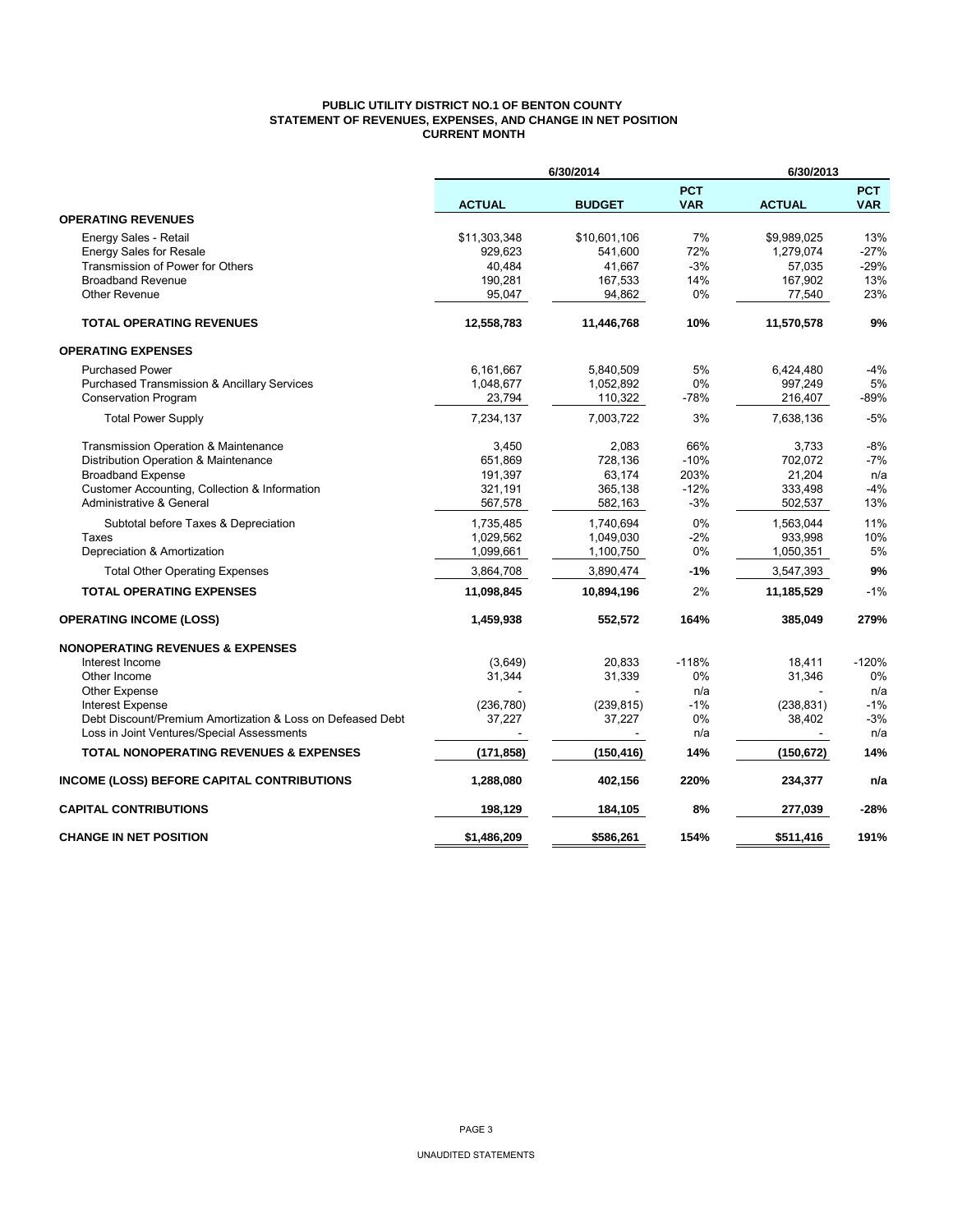### **PUBLIC UTILITY DISTRICT NO.1 OF BENTON COUNTY STATEMENT OF REVENUES, EXPENSES, AND CHANGE IN NET POSITION YEAR TO DATE**

|                                                            |               | 6/30/2014     |                          | 6/30/2013     |                          |
|------------------------------------------------------------|---------------|---------------|--------------------------|---------------|--------------------------|
|                                                            | <b>ACTUAL</b> | <b>BUDGET</b> | <b>PCT</b><br><b>VAR</b> | <b>ACTUAL</b> | <b>PCT</b><br><b>VAR</b> |
| <b>OPERATING REVENUES</b>                                  |               |               |                          |               |                          |
| Energy Sales - Retail                                      | \$57,914,743  | \$56,486,022  | 3%                       | \$54,589,242  | 6%                       |
| <b>Energy Sales for Resale</b>                             | 11,271,359    | 6,954,693     | 62%                      | 8,895,493     | 27%                      |
| Transmission of Power for Others                           | 320,108       | 250,000       | 28%                      | 409,974       | $-22%$                   |
| <b>Broadband Revenue</b>                                   | 1,150,650     | 973,561       | 18%                      | 979,124       | 18%                      |
| <b>Other Revenue</b>                                       | 878,887       | 910,522       | $-3%$                    | 822,907       | 7%                       |
| <b>TOTAL OPERATING REVENUES</b>                            | 71,535,747    | 65,574,798    | 9%                       | 65,696,739    | 9%                       |
| <b>OPERATING EXPENSES</b>                                  |               |               |                          |               |                          |
| <b>Purchased Power</b>                                     | 41,168,101    | 36,614,817    | 12%                      | 36,844,067    | 12%                      |
| <b>Purchased Transmission &amp; Ancillary Services</b>     | 6,565,990     | 6,275,044     | 5%                       | 5,799,600     | 13%                      |
| <b>Conservation Program</b>                                | 113,392       | 661,933       | -83%                     | 849,213       | -87%                     |
| <b>Total Power Supply</b>                                  | 47,847,483    | 43,551,794    | 10%                      | 43,492,880    | 10%                      |
| Transmission Operation & Maintenance                       | 32,906        | 12,498        | 163%                     | 28,637        | 15%                      |
| Distribution Operation & Maintenance                       | 4,190,599     | 4,297,311     | $-2%$                    | 3.857.977     | 9%                       |
| <b>Broadband Expense</b>                                   | 444,644       | 370,864       | 20%                      | 377,189       | 18%                      |
| Customer Accounting, Collection & Information              | 1,804,192     | 2,184,661     | $-17%$                   | 1,850,886     | $-3%$                    |
| <b>Administrative &amp; General</b>                        | 3,414,962     | 3,357,877     | 2%                       | 3,195,078     | 7%                       |
| Subtotal before Taxes & Depreciation                       | 9,887,303     | 10,223,211    | $-3%$                    | 9,309,767     | 6%                       |
| Taxes                                                      | 6,298,761     | 6,224,447     | 1%                       | 6,015,749     | 5%                       |
| Depreciation & Amortization                                | 6,625,076     | 6,604,500     | 0%                       | 6,310,609     | 5%                       |
| <b>Total Other Operating Expenses</b>                      | 22,811,140    | 23,052,158    | $-1%$                    | 21,636,125    | $-100%$                  |
| <b>TOTAL OPERATING EXPENSES</b>                            | 70,658,623    | 66,603,952    | 6%                       | 65,129,004    | 8%                       |
| <b>OPERATING INCOME (LOSS)</b>                             | 877,123       | (1,029,154)   | $-185%$                  | 567,735       | 54%                      |
| <b>NONOPERATING REVENUES &amp; EXPENSES</b>                |               |               |                          |               |                          |
| Interest Income                                            | 273.511       | 124.998       | 119%                     | 118,451       | 131%                     |
| Other Income                                               | 193,250       | 188,034       | 3%                       | 195,794       | $-1%$                    |
| <b>Other Expense</b>                                       |               |               | n/a                      |               | n/a                      |
| Interest Expense                                           | (1,426,180)   | (1,400,891)   | 2%                       | (1,444,039)   | $-1%$                    |
| Debt Discount/Premium Amortization & Loss on Defeased Debt | 223,364       | 223,365       | 0%                       | 230,414       | $-3%$                    |
| Loss in Joint Ventures/Special Assessments                 |               |               | n/a                      |               | n/a                      |
| <b>TOTAL NONOPERATING REVENUES &amp; EXPENSES</b>          | (736, 055)    | (864, 494)    | $-15%$                   | (899, 380)    | -18%                     |
| INCOME (LOSS) BEFORE CAPITAL CONTRIBUTIONS                 | 141,068       | (1,893,648)   | $-107%$                  | (331, 645)    | $-143%$                  |
| <b>CAPITAL CONTRIBUTIONS</b>                               | 548,106       | 680,564       | -19%                     | 918,658       | -40%                     |
| <b>CHANGE IN NET POSITION</b>                              | 689,174       | (1, 213, 084) | $-157%$                  | 587,014       | 17%                      |
| TOTAL NET POSITION, BEGINNING OF YEAR                      | 126,880,031   | 124,160,145   | 2%                       | 124,160,145   | 2%                       |
| TOTAL NET POSITION, END OF YEAR                            | \$127,569,205 | \$122,947,061 | 4%                       | \$124,747,159 | 2%                       |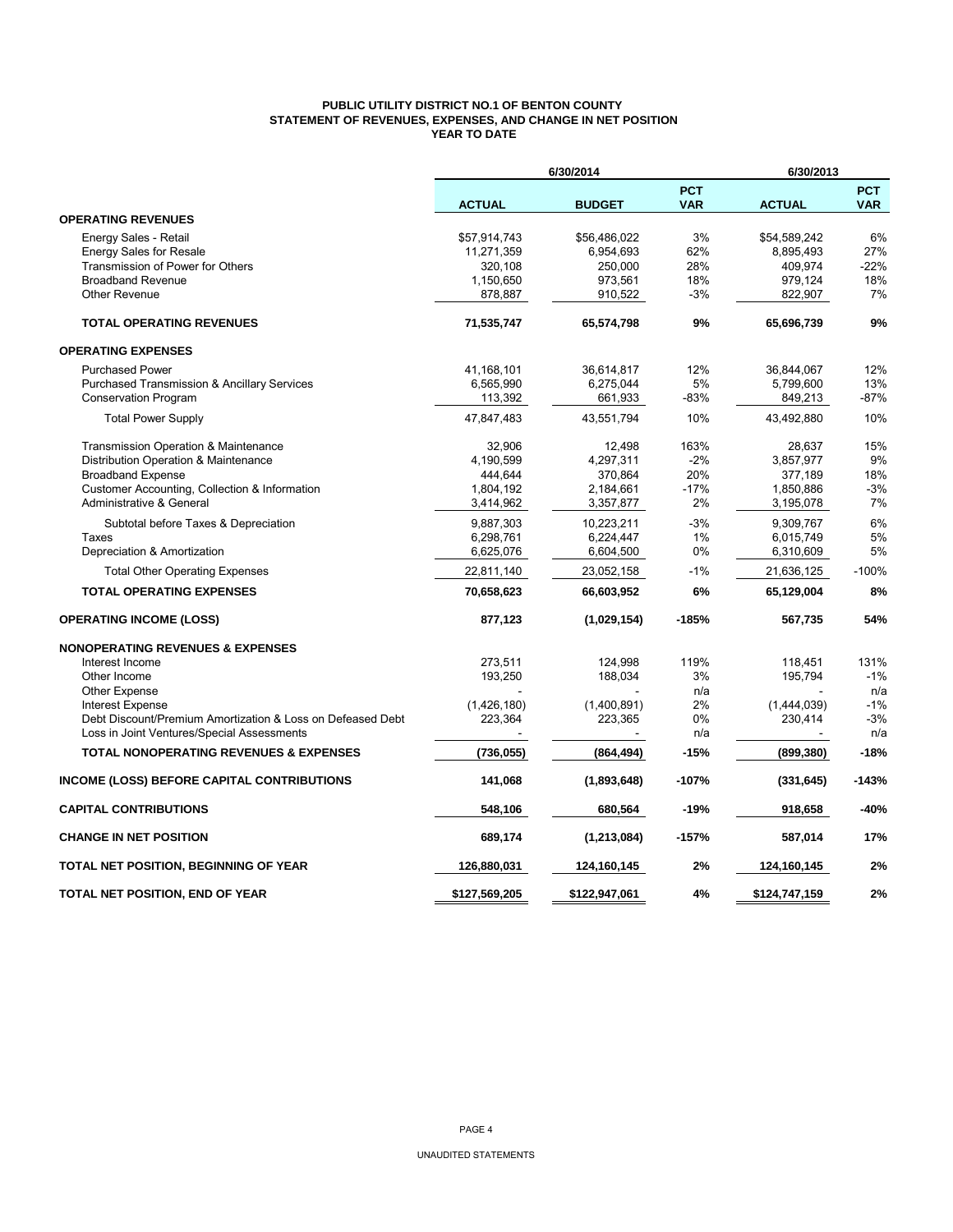#### **PUBLIC UTILITY DISTRICT NO. 1 OF BENTON COUNTY STATEMENT OF REVENUES, EXPENSES, AND CHANGE IN NET POSITION 2014 MONTHLY ACTIVITY**

|                                               | January    | February                 | March          | <b>April</b>   | May                      | June                     | July | August | September | October | November | December | <b>Total</b> |
|-----------------------------------------------|------------|--------------------------|----------------|----------------|--------------------------|--------------------------|------|--------|-----------|---------|----------|----------|--------------|
| <b>OPERATING REVENUES</b>                     |            |                          |                |                |                          |                          |      |        |           |         |          |          |              |
| Energy Sales - Retail                         |            | \$9,570,658 \$10,756,933 | \$9,226,432    | \$8,203,336    | \$8,854,036              | \$11,303,348             |      |        |           |         |          |          | \$57,914,743 |
| <b>Energy Sales for Resale</b>                | 2,248,820  | 1,963,427                | 2,678,030      | 2,074,411      | 1,377,048                | 929,623                  |      |        |           |         |          |          | 11,271,359   |
| Transmission of Power for Others              | 40,600     | 40,013                   | 65,319         | 68,313         | 65,380                   | 40,484                   |      |        |           |         |          |          | 320,109      |
| <b>Broadband Revenue</b>                      | 206,073    | 194,972                  | 164,809        | 228,860        | 165,657                  | 190,281                  |      |        |           |         |          |          | 1,150,652    |
| <b>Other Electric Revenue</b>                 | 400,780    | 85,779                   | 82,640         | 87,625         | 127,017                  | 95,047                   |      |        |           |         |          |          | 878,888      |
| <b>TOTALOPERATING REVENUES</b>                | 12,466,931 | 13,041,124               | 12,217,230     | 10,662,545     | 10,589,138               | 12,558,783               |      |        |           |         |          |          | 71,535,751   |
| <b>OPERATING EXPENSES</b>                     |            |                          |                |                |                          |                          |      |        |           |         |          |          |              |
| <b>Purchased Power</b>                        | 7,220,915  | 8,400,092                | 6,623,623      | 7,020,035      | 5,741,770                | 6,161,667                |      |        |           |         |          |          | 41,168,102   |
| Purchased Transmission & Ancillary Services   | 1,097,134  | 1,100,788                | 1,119,704      | 1,078,670      | 1,121,017                | 1,048,677                |      |        |           |         |          |          | 6,565,990    |
| <b>Conservation Program</b>                   | 40,140     | 23,755                   | 172,588        | (181, 153)     | 34,268                   | 23,794                   |      |        |           |         |          |          | 113,392      |
| <b>Total Power Supply</b>                     | 8,358,189  | 9,524,635                | 7,915,915      | 7,917,552      | 6,897,055                | 7,234,138                |      |        |           |         |          |          | 47,847,484   |
| Transmission Operation & Maintenance          | 1,124      | 240                      | 661            | 7,535          | 19,896                   | 3,450                    |      |        |           |         |          |          | 32,906       |
| Distribution Operation & Maintenance          | 672,360    | 580,990                  | 790,836        | 809,174        | 685,371                  | 651,869                  |      |        |           |         |          |          | 4,190,600    |
| <b>Broadband Expense</b>                      | 13,608     | 33,899                   | 84,104         | 53,060         | 68,575                   | 191,397                  |      |        |           |         |          |          | 444,643      |
| Customer Accounting, Collection & Information | 262,749    | 272,237                  | 324,394        | 332,518        | 291,102                  | 321,191                  |      |        |           |         |          |          | 1,804,191    |
| Administrative & General                      | 660,115    | 489,273                  | 583,036        | 494,050        | 620,911                  | 567,578                  |      |        |           |         |          |          | 3,414,963    |
|                                               |            |                          |                |                |                          |                          |      |        |           |         |          |          |              |
| Subtotal before Taxes & Depreciation          | 1,609,956  | 1,376,639                | 1,783,031      | 1,696,337      | 1,685,855                | 1,735,485                |      |        |           |         |          |          | 9,887,303    |
| Taxes                                         | 1,231,153  | 1,183,730                | 1,053,806      | 894,730        | 905,780                  | 1,029,562                |      |        |           |         |          |          | 6,298,761    |
| Depreciation & Amortization                   | 1,148,133  | 1,116,906                | 1,102,344      | 1,062,117      | 1,095,914                | 1,099,661                |      |        |           |         |          |          | 6,625,075    |
| <b>Total Other Operating Expenses</b>         | 3,989,242  | 3,677,275                | 3,939,181      | 3,653,184      | 3,687,549                | 3,864,708                |      |        |           |         |          |          | 22,811,139   |
| TOTAL OPERATING EXPENSES                      | 12,347,431 | 13,201,910               | 11,855,096     | 11,570,736     | 10,584,604               | 11,098,846               |      |        |           |         |          |          | 70,658,623   |
| <b>OPERATING INCOME (LOSS)</b>                | 119,500    | (160, 786)               | 362,134        | (908, 191)     | 4,534                    | 1,459,937                |      |        |           |         |          |          | 877,128      |
| <b>NONOPERATING REVENUES &amp; EXPENSES</b>   |            |                          |                |                |                          |                          |      |        |           |         |          |          |              |
| Interest Income                               | 266,831    | (35, 422)                | (104, 942)     | 89,061         | 61,632                   | (3,649)                  |      |        |           |         |          |          | 273,511      |
| Other Income                                  | 47,668     | 33,233                   | 32,273         | 14,980         | 33,752                   | 31,344                   |      |        |           |         |          |          | 193,250      |
| Other Expense                                 |            | $\overline{\phantom{a}}$ | $\blacksquare$ | $\blacksquare$ | $\overline{\phantom{a}}$ | $\overline{\phantom{a}}$ |      |        |           |         |          |          |              |
| <b>Interest Expense</b>                       | (235, 611) | (234, 811)               | (235, 385)     | (237, 480)     | (246, 111)               | (236, 780)               |      |        |           |         |          |          | (1,426,178)  |
| Debt Discount & Expense Amortization          | 37,227     | 37,227                   | 37,227         | 37,227         | 37,227                   | 37,227                   |      |        |           |         |          |          | 223,362      |
| Loss in Joint Ventures/Special Assessments    | $\sim$     | $\omega$                 | $\sim$         | $\sim$         | $\sim$                   | $\overline{\phantom{a}}$ |      |        |           |         |          |          | $\sim$       |
| TOTAL NONOPERATING REV/EXP                    | 116,115    | (199, 773)               | (270, 827)     | (96, 212)      | (113,500)                | (171, 858)               |      |        |           |         |          |          | (736, 055)   |
| INCOME (LOSS) BEFORE CAPITAL CONTRIBUTIONS    | 235,615    | (360, 559)               | 91,307         | (1,004,403)    | (108, 966)               | 1,288,079                |      |        |           |         |          |          | 141,073      |
| <b>CAPITAL CONTRIBUTIONS</b>                  | 21,246     | 42,411                   | 112,992        | 129,198        | 44,130                   | 198,129                  |      |        |           |         |          |          | 548,106      |
| <b>CHANGE IN NET POSITION</b>                 | \$256,861  | (\$318, 148)             | \$204,299      | (\$875,205)    | ( \$64.836)              | \$1,486,208              | \$0  | \$0    | \$0       | \$0     | \$0      | \$0      | \$689,179    |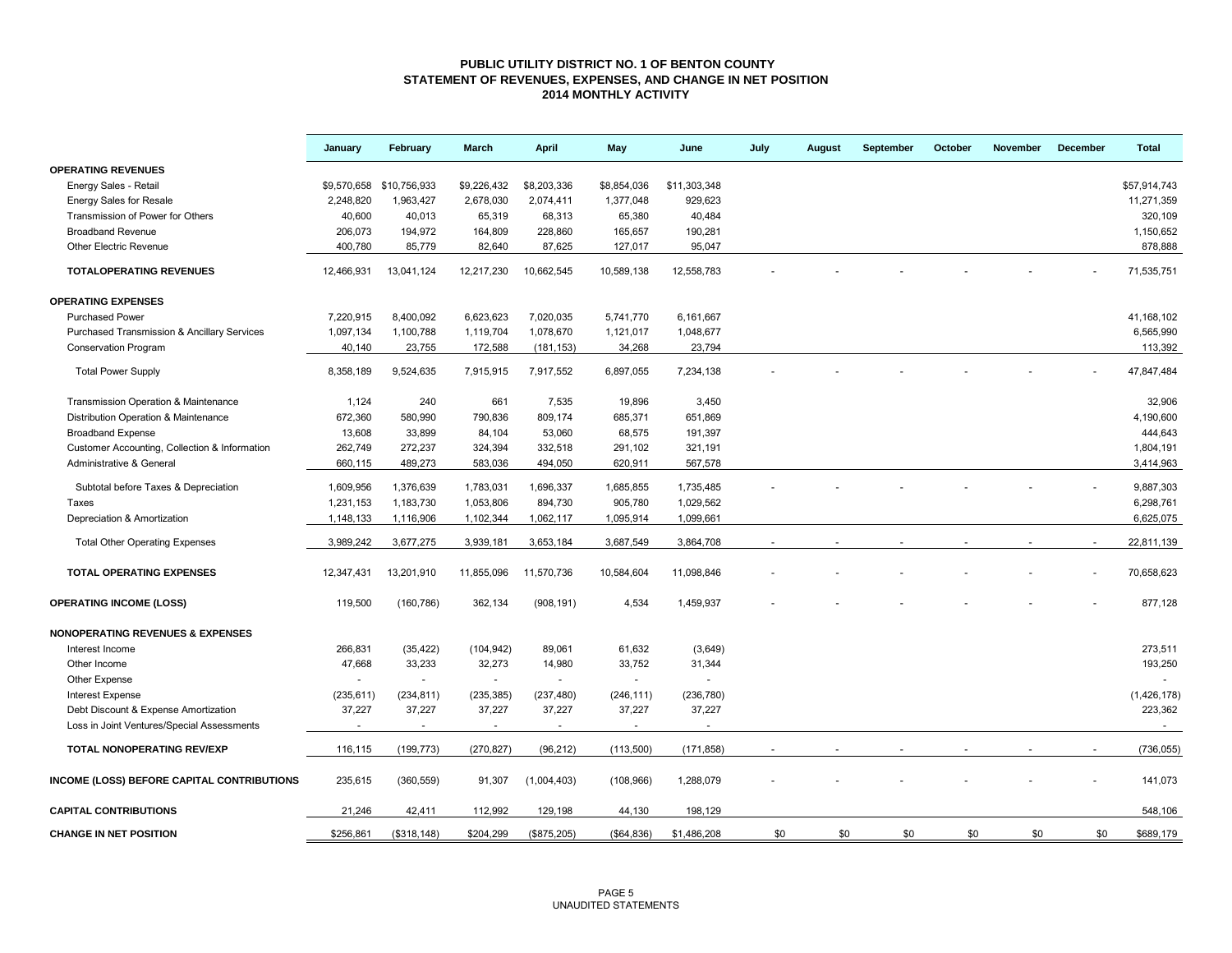#### **PUBLIC UTILITY DISTRICT NO. 1 OF BENTON COUNTY COMPARATIVE STATEMENT OF NET POSITION ASSETS AND DEFERRED OUTFLOWS OF RESOURCES**

|                                                                              |                        |                        | Increase/(Decrease) |         |
|------------------------------------------------------------------------------|------------------------|------------------------|---------------------|---------|
| <b>ASSETS</b>                                                                | 6/30/2014              | 6/30/2013              | Amount              | Percent |
|                                                                              |                        |                        |                     |         |
| <b>CURRENT ASSETS</b>                                                        |                        |                        |                     |         |
| Cash & Cash Equivalents                                                      |                        |                        |                     |         |
| Unrestricted Cash & Cash Equivalents                                         | \$23,849,732           | \$21,884,670           | \$1,965,062         |         |
| Investments                                                                  | 11,981,577             | 14,328,779             | (2,347,202)         |         |
| Designated Rate Stabilization Fund                                           | 7,500,000              | 7,500,000              |                     |         |
| Designated Debt Service Reserve Fund                                         | 4,000,000              | 4,000,000              |                     |         |
| Designated BTOP Reserve Fund                                                 | 348,813                | 348,813                |                     |         |
| Accounts Receivable, net                                                     | 10,660,897             | 9,323,662              | 1,337,234           |         |
| <b>BPA Prepay Receivable</b>                                                 | 600,000                | 600,000                |                     |         |
| <b>Accrued Interest Receivable</b>                                           | 63,596                 | 100,950                | (37, 353)           |         |
| Wholesale Power Receivable                                                   | 122,797                | 282,669                | (159, 872)          |         |
| <b>Accrued Unbilled Revenue</b><br><b>Inventory Materials &amp; Supplies</b> | 2,960,000<br>5,357,698 | 2,400,000<br>4,684,987 | 560,000<br>672,711  |         |
| Prepaid Expenses & Option Premiums                                           | 349,890                |                        |                     |         |
|                                                                              |                        | 162,048                | 187,842             |         |
| <b>Total Current Assets</b>                                                  | 67,795,000             | 65,616,578             | 2,178,422           | 3%      |
| <b>NONCURRENT ASSETS</b>                                                     |                        |                        |                     |         |
| <b>Restricted Bond Reserve Fund</b>                                          | 140,017                | 140,017                |                     |         |
| <b>Other Receivables</b>                                                     | 91,276                 | 103,395                | (12, 119)           |         |
| <b>BPA Prepay Receivable</b>                                                 | 7,950,000              | 8,550,000              | (600, 000)          |         |
| Deferred Purchased Power Costs                                               | 8,039,802              | 8,488,899              | (449,096)           |         |
|                                                                              | 16,221,096             | 17,282,311             | (461, 215)          | $-6%$   |
| <b>Utility Plant</b>                                                         |                        |                        |                     |         |
| Land and Intangible Plant                                                    | 3,366,847              | 3,259,932              | 106,914             |         |
| <b>Electric Plant in Service</b>                                             | 278,422,472            | 266,945,003            | 11,477,469          |         |
| <b>Construction Work in Progress</b>                                         | 3,249,623              | 5,148,189              | (1,898,566)         |         |
| <b>Accumulated Depreciation</b>                                              | (163, 438, 358)        | (152, 447, 738)        | (10,990,620)        |         |
| <b>Net Utility Plant</b>                                                     | 121,600,584            | 122,905,387            | (1, 304, 803)       | $-1%$   |
| <b>Total Noncurrent Assets</b>                                               | 137,821,679            | 140,187,698            | (2,366,019)         | $-2%$   |
|                                                                              |                        |                        |                     |         |
| <b>Total Assets</b>                                                          | 205,616,679            | 205,804,276            | (187, 596)          | 0%      |
| DEFERRED OUTFLOWS OF RESOURCES                                               |                        |                        |                     |         |
| Unamortized Loss on Defeased Debt                                            | 162,655                | 222,692                | (60, 037)           |         |
| Accumulated Decrease in Fair Value of Hedging Derivatives                    | 419,588                | 17,842                 | 401,746             |         |
| <b>Total Deferred Outflows of Resources</b>                                  | 582,242                | 240,533                | 341,709             |         |
|                                                                              |                        |                        |                     |         |
| TOTAL ASSETS & DEFERRED OUTFLOWS OF RESOURCES                                | \$206,198,922          | \$206,044,809          | \$154,113           | 0%      |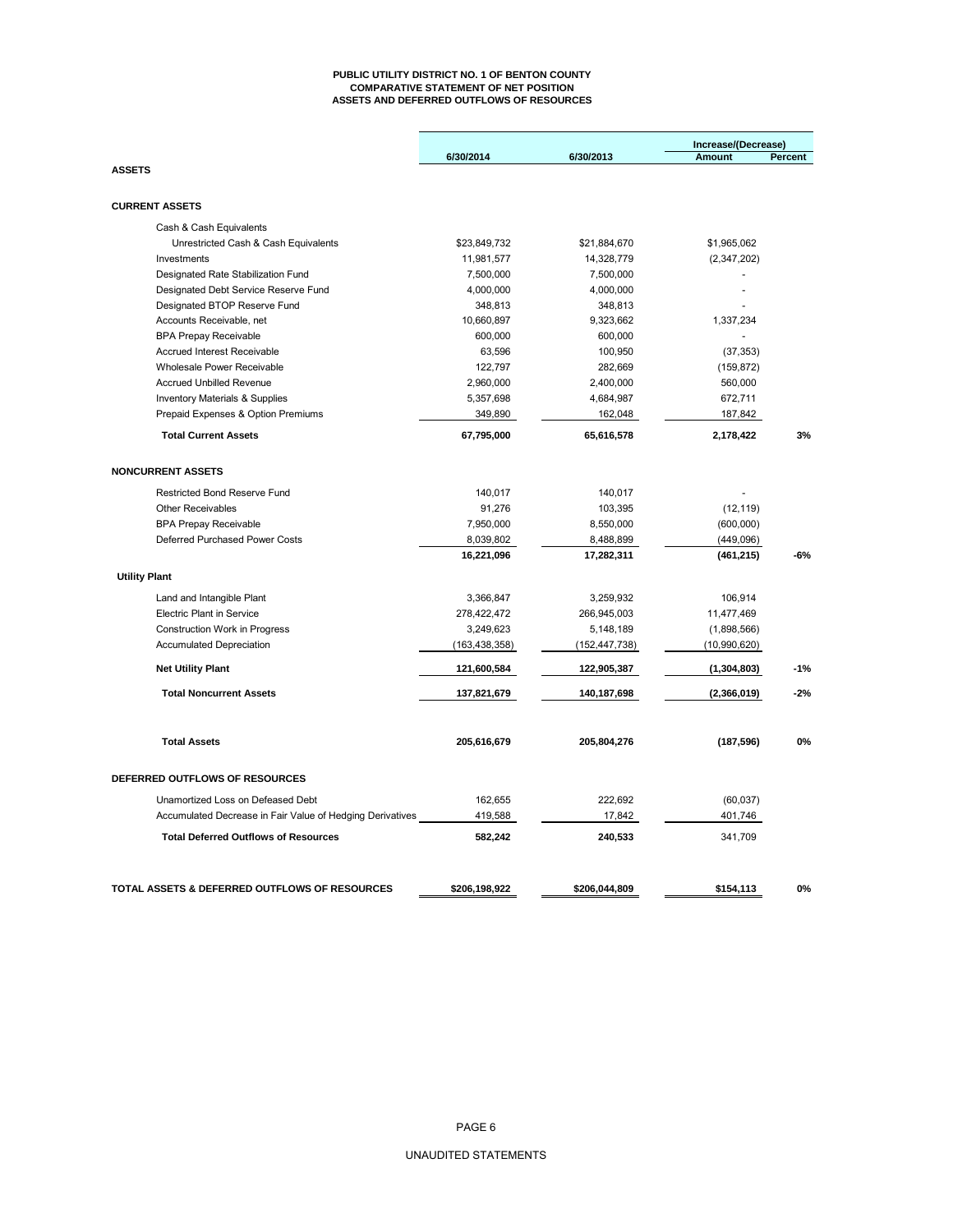#### **PUBLIC UTILITY DISTRICT NO. 1 OF BENTON COUNTY COMPARATIVE STATEMENT OF NET POSITION LIABILITIES AND DEFERRED INFLOWS OF RESOURCES**

|                                                           |               |               | Increase/(Decrease) |                |
|-----------------------------------------------------------|---------------|---------------|---------------------|----------------|
|                                                           | 6/30/2014     | 6/30/2013     | <b>Amount</b>       | <b>Percent</b> |
| <b>LIABILITIES</b>                                        |               |               |                     |                |
|                                                           |               |               |                     |                |
| <b>CURRENT LIABILITIES</b>                                |               |               |                     |                |
| <b>Warrants Outstanding</b>                               | \$139,237     | \$114,762     | \$24,474            |                |
| <b>Accounts Payable</b>                                   | 7,266,918     | 7,110,413     | 156,505             |                |
| <b>Customer Deposits</b>                                  | 1,381,637     | 1,289,765     | 91,871              |                |
| <b>Accrued Taxes Payable</b>                              | 2,039,253     | 1,885,286     | 153,967             |                |
| Other Current & Accrued Liabilities                       | 1,370,835     | 1,245,610     | 125,225             |                |
| <b>Accrued Interest Payable</b>                           | 425,952       | 441,574       | (15,621)            |                |
| Revenue Bonds, Current Portion                            | 3,035,000     | 2,940,000     | 95,000              |                |
| <b>Total Current Liabilities</b>                          | 15,658,831    | 15,027,410    | 631,422             | 4%             |
| <b>NONCURRENT LIABILITIES</b>                             |               |               |                     |                |
| 2005 Bond Issue                                           | 1,900,000     | 3,040,000     | (1, 140, 000)       |                |
| 2010 Bond Issue                                           | 17,345,000    | 17,345,000    |                     |                |
| 2011 Bond Issue                                           | 34,355,000    | 36,250,000    | (1,895,000)         |                |
| Unamortized Premium & Discount                            | 3,821,277     | 4,333,916     | (512, 639)          |                |
| Deferred Revenue                                          | 744,813       | 999,126       | (254, 313)          |                |
| <b>BPA Prepay Incentive Credit</b>                        | 2,297,929     | 2,459,185     | (161, 256)          |                |
| <b>Other Liabilities</b>                                  | 2,227,732     | 1,693,183     | 534,549             |                |
| <b>Total Noncurrent Liabilities</b>                       | 62,691,750    | 66,120,410    | (3, 428, 660)       | -5%            |
| <b>Total Liabilities</b>                                  | 78,350,581    | 81,147,819    | (2,797,238)         | $-3%$          |
| DEFERRED INFLOWS OF RESOURCES                             |               |               |                     |                |
| Accumulated Increase in Fair Value of Hedging Derivatives | 279,135       | 149,831       | 129,304             |                |
| <b>Total Deferred Inflows of Resources</b>                | 279,135       | 149,831       | 129,304             | 86%            |
|                                                           |               |               |                     |                |
| <b>NET POSITION</b>                                       |               |               |                     |                |
| Net Investment in Capital Assets                          | 61,306,961    | 59,219,162    | 2,087,799           |                |
| <b>Restricted for Debt Service</b>                        | 140,017       | 140,017       |                     |                |
| Unrestricted                                              | 66,122,227    | 65,387,979    | 734,248             |                |
| <b>Total Net Position</b>                                 | 127,569,205   | 124,747,158   | 2,822,047           | 2%             |
| TOTAL NET POSITION, LIABILITIES AND                       |               |               |                     |                |
| DEFERRED INFLOWS OF RESOURCES                             |               |               |                     |                |
|                                                           | \$206,198,922 | \$206,044,809 | \$154,113           | 0%             |
|                                                           |               |               |                     |                |
| <b>CURRENT RATIO:</b>                                     | 4.33:1        | 4.37:1        |                     |                |
| (Current Assets / Current Liabilities)                    |               |               |                     |                |
| <b>WORKING CAPITAL:</b>                                   | \$52,136,169  | \$50,589,168  | \$1,547,001         | 3%             |
| (Current Assets less Current Liabilities)                 |               |               |                     |                |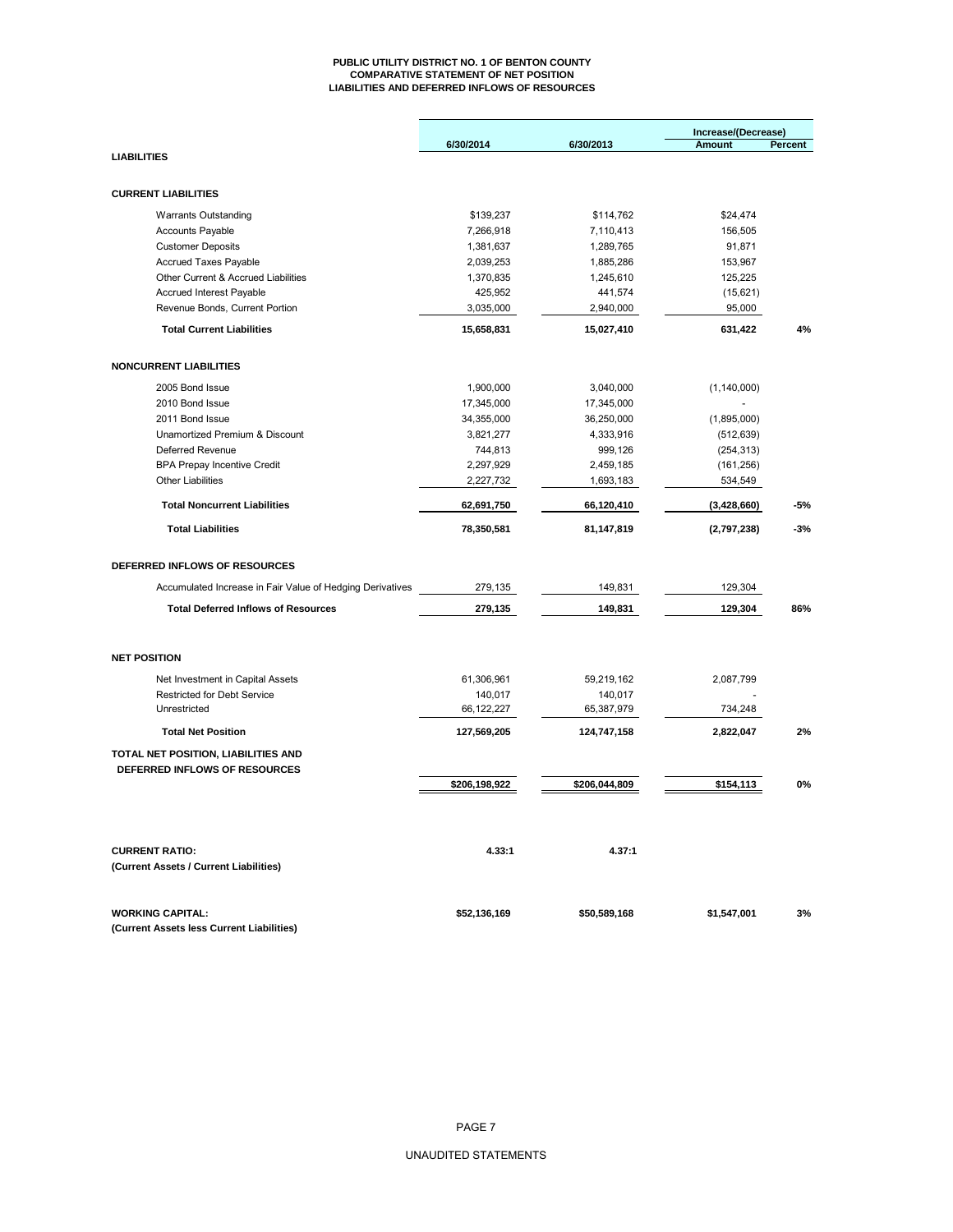#### **PUBLIC UTILITY DISTRICT NO. 1 OF BENTON COUNTY ENERGY STATISTICAL DATA CURRENT MONTH**

|                                                                              | 6/30/2014                 |                           |              | 6/30/2013                |                 |
|------------------------------------------------------------------------------|---------------------------|---------------------------|--------------|--------------------------|-----------------|
|                                                                              |                           |                           | <b>PCT</b>   |                          | <b>PCT</b>      |
| <b>ENERGY SALES RETAIL - REVENUE</b>                                         | <b>ACTUAL</b>             | <b>BUDGET</b>             | <b>VAR</b>   | <b>ACTUAL</b>            | <b>VAR</b>      |
| Residential                                                                  | \$3,404,644               | \$3,351,728               | 2%           | \$3,332,361              | 2%              |
| <b>Small General Service</b>                                                 | 682,794                   | 681,048                   | 0%           | 668,159                  | 2%              |
| <b>Medium General Service</b>                                                | 892,908                   | 918,245                   | $-3%$        | 870,916                  | 3%              |
| Large General Service                                                        | 1,012,674                 | 1,092,221                 | $-7%$        | 982.894                  | 3%              |
| Large Industrial<br>Small Irrigation                                         | 250,250<br>138,486        | 261,314<br>107,237        | $-4%$<br>29% | 261,859                  | $-4%$<br>18%    |
| Large Irrigation                                                             | 3,926,790                 | 3,188,055                 | 23%          | 116,977<br>3,215,615     | 22%             |
| <b>Street Lights</b>                                                         | 17,118                    | 18,365                    | $-7%$        | 17,705                   | $-3%$           |
| <b>Security Lights</b>                                                       | 14,532                    | 21,320                    | $-32%$       | 20.630                   | $-30%$          |
| <b>Unmetered Accounts</b>                                                    | 13,996                    | 14,993                    | $-7%$        | 13,996                   | 0%              |
| <b>Billed Revenues Before Taxes</b>                                          | \$10,354,191              | \$9,654,526               | 7%           | \$9,501,111              | 9%              |
| <b>City Occupation Taxes</b>                                                 | 381,156                   | 377,926                   | 1%           | 372,915                  | 2%              |
| Bad Debt Expense (reduced from 0.25% to 0.2% of retail sales in August 2013) | (22,000)                  | (21, 346)                 | 3%           | (25,000)                 | $-12%$          |
| <b>Unbilled Revenue</b><br><b>TOTAL SALES - REVENUE</b>                      | 590,000<br>\$11,303,348   | 590,000<br>\$10,601,106   | 0%<br>7%     | 140,000<br>\$9,989,025   | 321%<br>13%     |
|                                                                              |                           |                           |              |                          |                 |
| <b>ENERGY SALES RETAIL - kWh</b>                                             |                           |                           |              |                          |                 |
| Residential                                                                  | 43,347,010                | 40,909,003                | 6%           | 42,301,535               | 2%              |
| <b>Small General Service</b>                                                 | 10,069,805                | 9,682,269                 | 4%           | 9,833,210                | 2%              |
| <b>Medium General Service</b>                                                | 14,808,800                | 14,874,099                | 0%           | 14,198,240               | 4%              |
| Large General Service                                                        | 18.408.820                | 19,031,902                | $-3%$        | 17,480,703               | 5%              |
| Large Industrial                                                             | 6,005,800                 | 5,975,144                 | 1%           | 6,273,940                | $-4%$           |
| Small Irrigation                                                             | 2,926,545                 | 2,107,860                 | 39%          | 2,390,103                | 22%             |
| Large Irrigation<br><b>Street Lights</b>                                     | 94,789,557<br>224,939     | 72,938,599<br>233,975     | 30%<br>$-4%$ | 75,510,554<br>229,161    | 26%<br>$-2%$    |
| Security Lights                                                              | 103,248                   | 90,011                    | 15%          | 105,163                  | $-2%$           |
| <b>Unmetered Accounts</b>                                                    | 248,246                   | 246,728                   | 1%           | 247,676                  | 0%              |
| <b>TOTAL kWh BILLED</b>                                                      | 190,932,770               | 166,089,590               | 15%          | 168,570,285              | 13%             |
|                                                                              |                           |                           |              |                          |                 |
| <b>NET POWER COST</b>                                                        |                           |                           |              |                          |                 |
| <b>BPA Power Costs</b>                                                       |                           |                           |              |                          |                 |
| Slice<br><b>Block</b>                                                        | \$2,563,915<br>1,648,842  | \$2,687,244<br>1,648,807  | $-5%$<br>0%  | \$2,684,596<br>1,429,794 | $-4%$<br>15%    |
| Subtotal                                                                     | 4,212,757                 | 4,336,051                 | $-3%$        | 4,114,390                | 2%              |
| <b>Other Power Purchases</b>                                                 | 1,315,658                 | 854,023                   | 54%          | 1,540,123                | $-15%$          |
| Frederickson                                                                 | 633,252                   | 650,435                   | $-3%$        | 769,968                  | $-18%$          |
| Transmission                                                                 | 739,242                   | 738,457                   | 0%           | 645,657                  | 14%             |
| Ancillary                                                                    | 309,435                   | 314,434                   | $-2\%$       | 351,591                  | $-12%$          |
| <b>Conservation Program</b>                                                  | 23,794                    | 110,322                   | $-78%$       | 216,407                  | $-89%$          |
| <b>Gross Power Costs</b>                                                     | 7,234,137                 | 7,003,722                 | 3%           | 7,638,136                | $-5%$<br>$-30%$ |
| Less Sales for Resale-Energy<br>Less Sales for Resale-Gas                    | (899, 243)<br>(30, 380)   | (541,600)                 | 66%<br>n/a   | (1,279,074)              | n/a             |
| Less Transmission of Power for Others                                        | (40, 484)                 | (41, 667)                 | -3%          | (57, 035)                | -29%            |
| <b>NET POWER COSTS</b>                                                       | \$6,264,030               | \$6.420.456               | $-2%$        | \$6,302,027              | $-1%$           |
|                                                                              |                           |                           |              |                          |                 |
| <b>NET POWER - kWh</b>                                                       |                           |                           |              |                          |                 |
| <b>BPA Power Costs</b>                                                       |                           |                           |              |                          |                 |
| Slice<br><b>Block</b>                                                        | 115,673,000<br>92,614,000 | 92,645,137                | 25%          | 96,565,000<br>87,595,000 | 20%<br>6%       |
| Subtotal                                                                     | 208,287,000               | 92,613,857<br>185,258,994 | 0%<br>12%    | 184,160,000              | 13%             |
| <b>Other Power Purchases</b>                                                 | 42,692,825                | 29,420,718                | 45%          | 40,823,708               | 5%              |
| Frederickson                                                                 |                           |                           | n/a          | 3,754,000                | n/a             |
| Gross Power kWh                                                              | 250,979,825               | 214,679,712               | 17%          | 228,737,708              | 10%             |
| Less Sales for Resale                                                        | (49, 253, 000)            | (35, 200, 000)            | 40%          | (48, 616, 000)           | 1%              |
| Less Transmission Losses/Imbalance                                           | (4, 104, 000)             | (2,822,555)               | 45%          | (2,810,000)              | 46%             |
| <b>NET POWER - kWh</b>                                                       | 197,622,825               | 176,657,157               | 12%          | 177,311,708              | 11%             |
| <b>COST PER MWh: (dollars)</b>                                               |                           |                           |              |                          |                 |
| Gross Power Cost (average)                                                   | \$28.82                   | \$32.62                   | $-12%$       | \$33.39                  | $-14%$          |
| Net Power Cost                                                               | \$31.70                   | \$36.34                   | $-13%$       | \$35.54                  | $-11%$          |
| <b>BPA Power Cost</b>                                                        | \$20.23                   | \$23.41                   | $-14%$       | \$22.34                  | $-9%$           |
| Sales for Resale                                                             | \$18.26                   | \$15.00                   | 22%          | \$26.31                  | $-31%$          |
|                                                                              |                           |                           |              |                          |                 |
| <b>ACTIVE SERVICE AGREEMENTS:</b>                                            |                           |                           |              |                          |                 |
| Residential<br><b>Small General Service</b>                                  | 41,725<br>4,736           |                           |              | 41,338<br>4,682          | 1%<br>1%        |
| <b>Medium General Service</b>                                                | 751                       |                           |              | 741                      | 1%              |
| Large General Service                                                        | 147                       |                           |              | 144                      | 2%              |
| Large Industrial                                                             | 3                         |                           |              | 3                        | 0%              |
| Small Irrigation                                                             | 562                       |                           |              | 567                      | $-1%$           |
| Large Irrigation                                                             | 229                       |                           |              | 219                      | 5%              |
| <b>Street Lights</b>                                                         | 9                         |                           |              | 9                        | 0%              |
| <b>Security Lights</b><br><b>Unmetered Accounts</b>                          | 1,491<br>358              |                           |              | 1,480<br>355             | 1%<br>1%        |
| <b>TOTAL</b>                                                                 | 50,011                    |                           |              | 49,538                   | 1%              |
|                                                                              |                           |                           |              |                          |                 |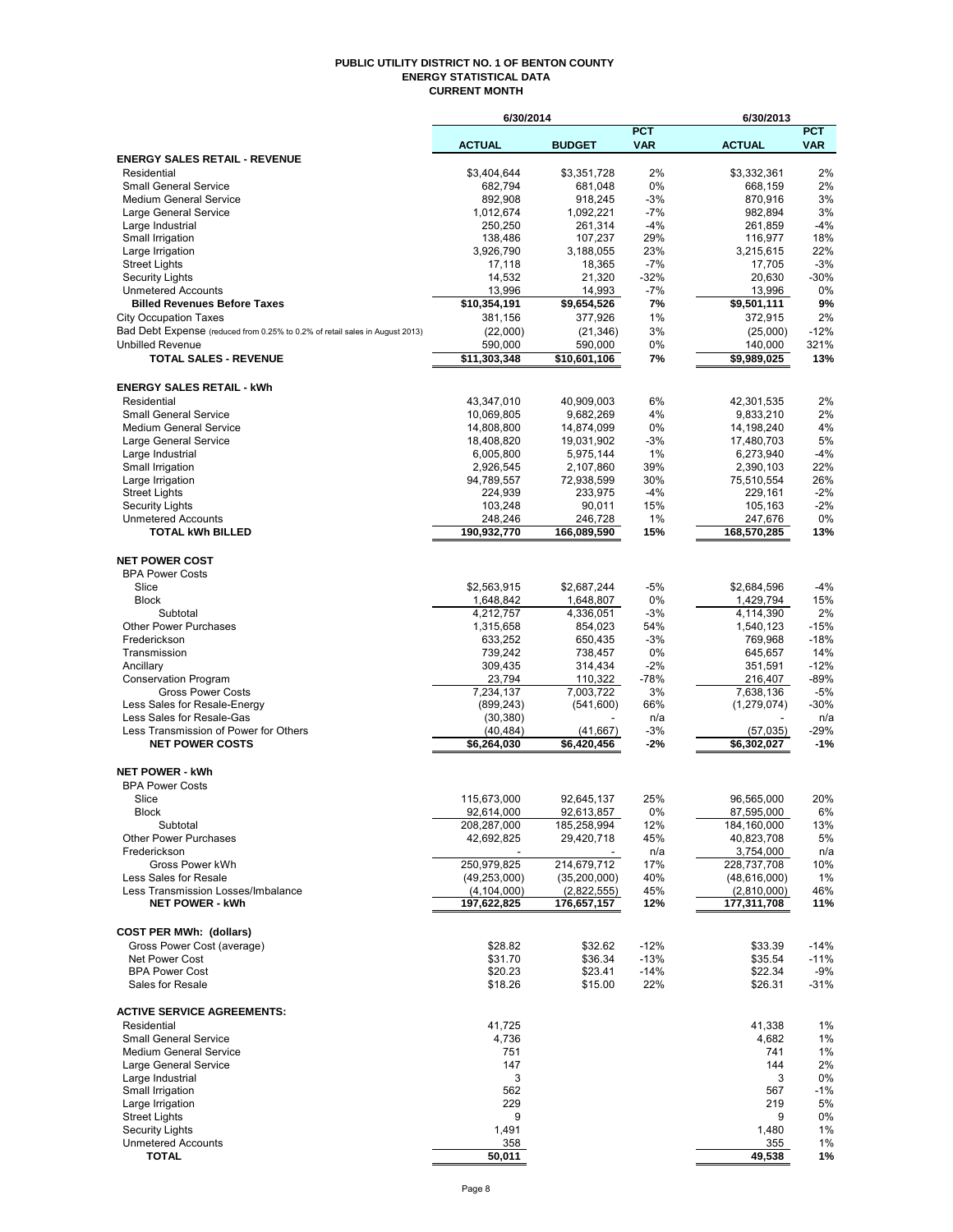#### **PUBLIC UTILITY DISTRICT NO. 1 OF BENTON COUNTY ENERGY STATISTICAL DATA YEAR TO DATE**

|                                                                              | 6/30/2014                 |                           |                          | 6/30/2013                 |                          |
|------------------------------------------------------------------------------|---------------------------|---------------------------|--------------------------|---------------------------|--------------------------|
|                                                                              | <b>ACTUAL</b>             | <b>BUDGET</b>             | <b>PCT</b><br><b>VAR</b> | <b>ACTUAL</b>             | <b>PCT</b><br><b>VAR</b> |
| <b>ENERGY SALES RETAIL - REVENUE</b>                                         |                           |                           |                          |                           |                          |
| Residential                                                                  | \$27,710,373              | \$28,187,433              | $-2%$                    | \$26,647,556              | 4%                       |
| <b>Small General Service</b>                                                 | 4,125,826                 | 4,117,262                 | 0%                       | 4,006,189                 | 3%                       |
| <b>Medium General Service</b>                                                | 5,717,279<br>6.212.355    | 5,752,331                 | $-1%$                    | 5.452.595                 | 5%<br>2%                 |
| Large General Service<br>Large Industrial                                    | 1,612,590                 | 6,444,661<br>1,690,698    | $-4%$<br>$-5%$           | 6,119,537<br>1,646,042    | $-2%$                    |
| Small Irrigation                                                             | 451,910                   | 405,039                   | 12%                      | 414,986                   | 9%                       |
| Large Irrigation                                                             | 10,908,785                | 8,654,119                 | 26%                      | 9,101,710                 | 20%                      |
| Street Lights                                                                | 105,811                   | 107,283                   | $-1%$                    | 103,648                   | 2%                       |
| <b>Security Lights</b><br><b>Unmetered Accounts</b>                          | 117,747                   | 124,162                   | $-5%$                    | 120,974                   | $-3%$                    |
| <b>Billed Revenues Before Taxes</b>                                          | 83,978<br>\$57,046,654    | 88,051<br>\$55,571,039    | $-5%$<br>3%              | 83,399<br>\$53,696,637    | 1%<br>6%                 |
| <b>City Occupation Taxes</b>                                                 | 2,731,089                 | 2,777,850                 | $-2\%$                   | 2,634,604                 | 4%                       |
| Bad Debt Expense (reduced from 0.25% to 0.2% of retail sales in August 2013) | (123,000)                 | (122, 867)                | 0%                       | (145,000)                 | $-15%$                   |
| <b>Unbilled Revenue</b>                                                      | (1,740,000)               | (1,740,000)               | 0%                       | (1,597,000)               | 9%                       |
| <b>TOTAL SALES - REVENUE</b>                                                 | \$57,914,743              | \$56,486,022              | 3%                       | \$54,589,242              | 6%                       |
| <b>ENERGY SALES RETAIL - kWh</b>                                             |                           |                           |                          |                           |                          |
| Residential                                                                  | 367,352,816               | 370,586,633               | $-1%$                    | 351,829,609               | 4%                       |
| <b>Small General Service</b>                                                 | 60,893,143                | 59,933,144                | 2%                       | 59,035,373                | 3%                       |
| <b>Medium General Service</b>                                                | 87,401,128                | 87,813,658                | 0%                       | 83,538,509                | 5%                       |
| Large General Service<br>Large Industrial                                    | 104,802,040<br>36,189,995 | 106,095,558<br>36,295,318 | $-1%$<br>0%              | 102,859,584               | 2%<br>$-2%$              |
| Small Irrigation                                                             | 7,350,934                 | 5,587,595                 | 32%                      | 36,933,855<br>6,506,098   | 13%                      |
| Large Irrigation                                                             | 216,245,870               | 160,756,545               | 35%                      | 174, 197, 676             | 24%                      |
| <b>Street Lights</b>                                                         | 1,367,889                 | 1,432,711                 | $-5%$                    | 1,375,178                 | $-1%$                    |
| Security Lights                                                              | 620.735                   | 537,291                   | 16%                      | 630,922                   | $-2%$                    |
| <b>Unmetered Accounts</b>                                                    | 1,486,726                 | 1,477,586                 | $1\%$                    | 1,477,488                 | 1%                       |
| <b>TOTAL kWh BILLED</b>                                                      | 883,711,276               | 830,516,039               | 6%                       | 818,384,292               | 8%                       |
| <b>NET POWER COST</b>                                                        |                           |                           |                          |                           |                          |
| <b>BPA Power Costs</b>                                                       |                           |                           |                          |                           |                          |
| Slice                                                                        | \$15,877,216              | \$16,123,464              | $-2%$                    | \$16,080,576              | $-1%$                    |
| <b>Block</b>                                                                 | 11,319,156                | 11,319,301                | 0%                       | 9,656,385                 | 17%                      |
| Subtotal<br><b>Other Power Purchases</b>                                     | 27,196,372<br>8,118,546   | 27,442,765<br>3,143,350   | $-1%$<br>158%            | 25,736,961<br>6,764,834   | 6%<br>20%                |
| Frederickson                                                                 | 5,853,183                 | 6,028,702                 | $-3%$                    | 4,342,272                 | 35%                      |
| Transmission                                                                 | 4,440,955                 | 4,430,742                 | 0%                       | 3,845,234                 | 15%                      |
| Ancillary                                                                    | 2,125,035                 | 1,844,302                 | 15%                      | 1,954,367                 | 9%                       |
| <b>Conservation Program</b>                                                  | 113,392                   | 661,933                   | $-83%$                   | 849,213                   | -87%                     |
| <b>Gross Power Costs</b>                                                     | 47,847,483                | 43,551,794                | 10%                      | 43,492,880                | 10%                      |
| Less Sales for Resale-Energy                                                 | (10, 841, 687)            | (6,954,693)               | 56%                      | (8,895,493)               | 22%                      |
| Less Sales for Resale-Gas<br>Less Transmission of Power for Others           | (429, 673)<br>(320, 108)  | (250,000)                 | n/a<br>28%               | (409, 974)                | n/a<br>$-22%$            |
| <b>NET POWER COSTS</b>                                                       | \$36,256,016              | \$36,347,101              | 0%                       | \$34,187,413              | 6%                       |
| <b>NET POWER - kWh</b>                                                       |                           |                           |                          |                           |                          |
| <b>BPA Power Costs</b>                                                       |                           |                           |                          |                           |                          |
| Slice                                                                        | 615,973,000               | 544,803,411               | 13%                      | 570,070,000               | 8%                       |
| Block                                                                        | 431,592,000               | 431,598,557               | $0\%$                    | 408,207,000               | 6%                       |
| Subtotal                                                                     | 1,047,565,000             | 976,401,968               | 7%                       | 978,277,000               | 7%                       |
| <b>Other Power Purchases</b><br>Frederickson                                 | 209,981,855<br>41,060,000 | 65,277,168<br>91,600,000  | 222%<br>$-55%$           | 181,485,711<br>17,601,000 | 16%<br>133%              |
| Gross Power kWh                                                              | 1,298,606,855             | 1,133,279,136             | 15%                      | 1,177,363,711             | 10%                      |
| Less Sales for Resale                                                        | (399, 809, 000)           | (224,007,839)             | 78%                      | (327, 168, 000)           | 22%                      |
| Less Transmission Losses/Imbalance                                           | (18, 253, 000)            | (14, 625, 434)            | 25%                      | (16, 245, 000)            | 12%                      |
| <b>NET POWER - kWh</b>                                                       | 880,544,855               | 894,645,863               | $-2%$                    | 833,950,711               | 6%                       |
| <b>COST PER MWh: (dollars)</b>                                               |                           |                           |                          |                           |                          |
| Gross Power Cost (average)                                                   | \$36.85                   | \$38.43                   | -4%                      | \$36.94                   | 0%                       |
| Net Power Cost                                                               | \$41.17                   | \$40.63                   | 1%                       | \$40.99                   | 0%                       |
| <b>BPA Power Cost</b><br>Sales for Resale                                    | \$25.96<br>\$27.12        | \$28.11<br>\$20.89        | -8%<br>30%               | \$26.31<br>\$27.19        | $-1%$<br>0%              |
|                                                                              |                           |                           |                          |                           |                          |
| <b>AVERAGE ACTIVE SERVICE AGREEMENTS:</b><br>Residential                     | 41,624                    |                           |                          | 41,190                    | 1%                       |
| <b>Small General Service</b>                                                 | 4,723                     |                           |                          | 4,669                     | 1%                       |
| <b>Medium General Service</b>                                                | 753                       |                           |                          | 743                       | 1%                       |
| Large General Service                                                        | 147                       |                           |                          | 144                       | 2%                       |
| Large Industrial                                                             | 3                         |                           |                          | 3                         | 0%                       |
| Small Irrigation                                                             | 564                       |                           |                          | 560                       | 1%                       |
| Large Irrigation                                                             | 220                       |                           |                          | 198                       | 12%                      |
| <b>Street Lights</b><br>Security Lights                                      | 9<br>1,497                |                           |                          | 9<br>1,479                | 0%<br>1%                 |
| <b>Unmetered Accounts</b>                                                    | 357                       |                           |                          | 354                       | 1%                       |
| <b>TOTAL</b>                                                                 | 49,897                    |                           |                          | 49,347                    | 1%                       |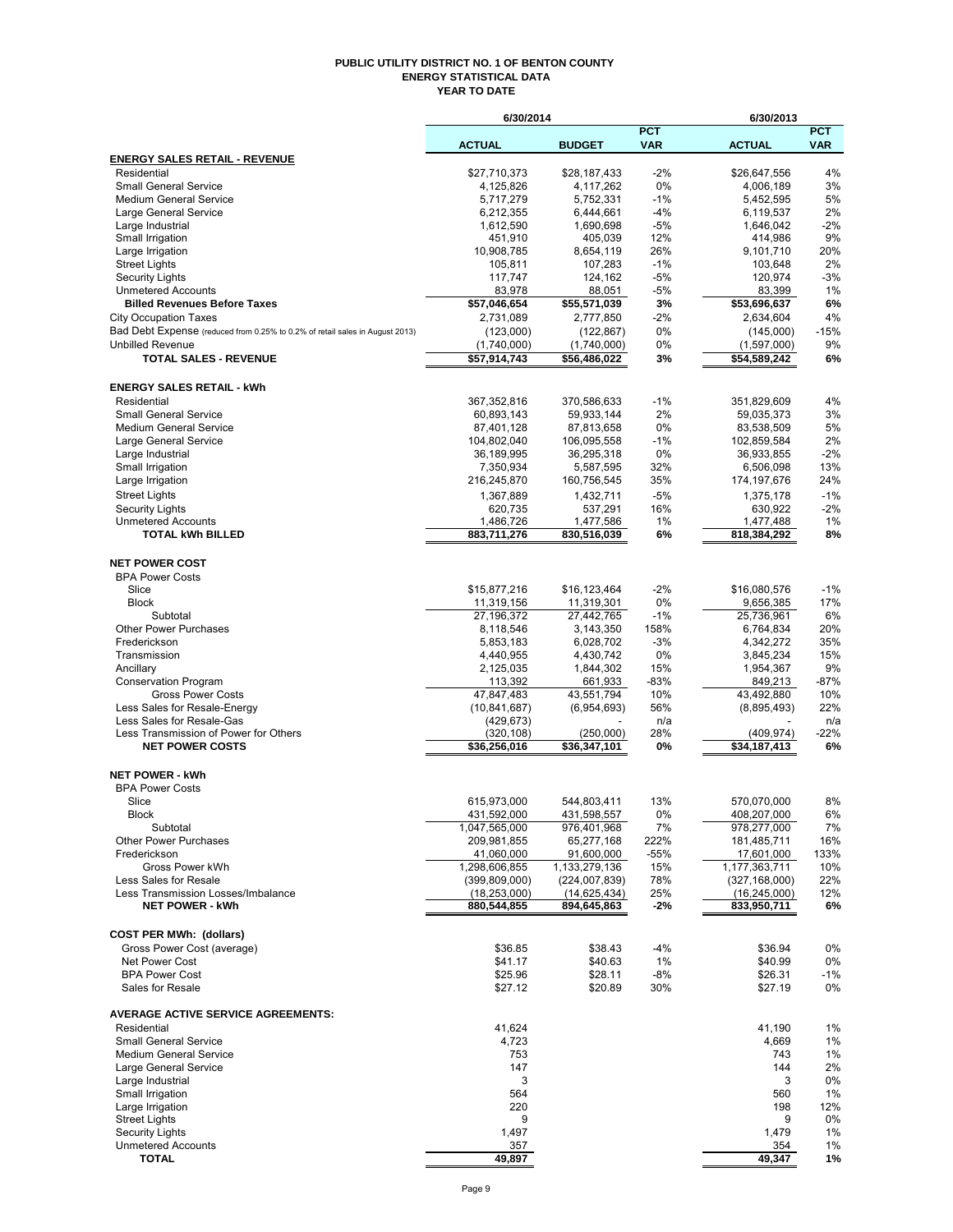#### **PUBLIC UTILITY DISTRICT NO. 1 OF BENTON COUNTY KWH SALES MONTHLY ACTIVITY**

|                               | January                | February               | March                  | April                  | May                    | June                   | July       | August     | September    | October    | November     | December       | Total                    |
|-------------------------------|------------------------|------------------------|------------------------|------------------------|------------------------|------------------------|------------|------------|--------------|------------|--------------|----------------|--------------------------|
|                               |                        |                        |                        |                        |                        |                        |            |            |              |            |              |                |                          |
| Residential<br>2010           | 90,401,297             | 62,193,032             | 53,340,924             | 52,167,129             | 41,358,640             | 36,991,324             | 46,276,194 | 56,798,929 | 45,223,487   | 39,318,660 | 47, 167, 407 | 83,538,257     | 654,775,280              |
| 2011                          | 87,928,561             | 74,994,510             | 66,362,298             | 56,496,440             | 44,658,070             | 38,780,815             | 45,214,732 | 49,562,439 | 53,301,689   | 40,235,412 | 51,381,140   | 79,037,233     | 687,953,339              |
| 2012                          | 88,212,383             | 80,652,978             | 57,019,446             | 49,435,721             | 40,022,618             | 41,521,205             | 46,830,893 | 57,987,360 | 50,232,442   | 36,528,055 | 52,822,005   | 66,753,204     | 668,018,310              |
| 2013                          | 85,933,904             | 77,488,047             | 56,513,417             | 48,071,841             | 41,520,865             | 42,301,535             | 51,932,912 | 59,463,795 | 53,272,213   | 41,006,176 | 52,879,427   | 87,502,483     | 697,886,615              |
| 2014                          | 90,995,045             | 86,856,866             | 61,276,449             | 46,126,349             | 38,751,097             | 43,347,010             |            |            |              |            |              |                | 367,352,816              |
| <b>Small General Service</b>  |                        |                        |                        |                        |                        |                        |            |            |              |            |              |                |                          |
| 2010                          | 11,298,796             | 9,359,091              | 8,325,664              | 8,910,446              | 8,119,117              | 9,131,977              | 9,264,244  | 11,772,305 | 9,928,289    | 8,493,299  | 7,952,158    | 10,927,613     | 113,482,999              |
| 2011                          | 11,059,833             | 10,192,630             | 9,181,231              | 9,382,413              | 9,157,991              | 9,277,162              | 10,078,685 | 10,533,804 | 10,921,485   | 9,047,075  | 8,522,751    | 10,983,138     | 118,338,198              |
| 2012                          | 11,620,253             | 11,081,244             | 8,731,569              | 8,613,151              | 9,186,607              | 9,378,977              | 10,247,220 | 11,671,124 | 11,202,911   | 8,464,869  | 9,293,606    | 9,929,524      | 119,421,055              |
| 2013                          | 11,394,724             | 10,700,711             | 8,862,866              | 8,958,701              | 9,285,161              | 9,833,210              | 10,896,923 | 12,097,199 | 11,379,590   | 8,965,721  | 9,306,967    | 11,245,947     | 122,927,720              |
| 2014                          | 12,002,884             | 11,773,687             | 9,247,968              | 8,838,271              | 8,960,528              | 10,069,805             |            |            |              |            |              |                | 60,893,143               |
| <b>Medium General Service</b> |                        |                        |                        |                        |                        |                        |            |            |              |            |              |                |                          |
| 2010                          | 14,902,921             | 13,314,190             | 12,537,015             | 13,120,661             | 12,944,989             | 14,180,341             | 14,246,821 | 16,794,209 | 14,755,524   | 14,240,649 | 13,708,861   | 16,121,462     | 170,867,643              |
| 2011                          | 15,884,076             | 14,063,566             | 13,241,633             | 14,443,388             | 14, 171, 832           | 13,508,596             | 14,835,014 | 15,898,300 | 16,378,392   | 13,612,489 | 12,898,272   | 16,527,877     | 175,463,435              |
| 2012                          | 15,995,754             | 14,843,947             | 12,863,785             | 13,464,357             | 13,553,914             | 14,103,136             | 14,973,817 | 16,437,847 | 16,513,370   | 14,079,820 | 14,709,116   | 14,459,816     | 175,998,679              |
| 2013                          | 15,375,716             | 14,629,522             | 12,714,807             | 13,158,263             | 13,461,961             | 14,198,240             | 15,233,651 | 16,943,765 | 16, 157, 388 | 14,583,038 | 14,990,108   | 15,803,535     | 177,249,994              |
| 2014                          | 16,255,765             | 16,174,267             | 13,320,761             | 13,438,288             | 13,403,247             | 14,808,800             |            |            |              |            |              |                | 87,401,128               |
| Large General Service         |                        |                        |                        |                        |                        |                        |            |            |              |            |              |                |                          |
| 2010                          | 19,010,500             | 17,541,520             | 16,854,980             | 18,160,760             | 16,381,580             | 17,513,200             | 17,387,620 | 20,804,880 | 19,173,218   | 20,426,577 | 16,918,637   | 18,512,888     | 218,686,360              |
| 2011                          | 16,667,038             | 16,211,666             | 15,328,400             | 17,016,972             | 16,378,040             | 16,603,740             | 17,087,020 | 17,842,100 | 20,127,280   | 18,812,860 | 16,068,160   | 21,525,480     | 209,668,756              |
| 2012                          | 17,752,480             | 17,246,280             | 15,614,938             | 17,276,652             | 17,948,285             | 17,269,044             | 17,262,035 | 20,169,040 | 19,875,000   | 19,266,300 | 20,172,401   | 17,524,790     | 217,377,245              |
| 2013                          | 18,363,206             | 16,370,904             | 16,064,720             | 17,280,008             | 17,300,043             | 17,480,703             | 18,704,243 | 20,956,543 | 20,230,220   | 19,362,880 | 19,518,760   | 17,683,240     | 219,315,470              |
| 2014                          | 18,043,140             | 18,004,500             | 16,529,440             | 16,641,080             | 17,175,060             | 18,408,820             |            |            |              |            |              |                | 104,802,040              |
| Large Industrial              |                        |                        |                        |                        |                        |                        |            |            |              |            |              |                |                          |
| 2010                          | 6,226,555              | 2,227,330              | 5,627,800              | 5,390,705              | 4,714,640              | 4,859,035              | 5,872,735  | 6,107,230  | 3,465,780    | 1,323,980  | 3,398,080    | 6,150,790      | 55,364,660               |
| 2011                          | 6,299,710              | 4,802,485              | 6,254,835              | 4,856,705              | 6,011,530              | 5,928,790              | 6,292,475  | 6,387,425  | 5,827,005    | 3,302,090  | 2,967,790    | 6,479,970      | 65,410,810               |
| 2012                          | 6,484,220              | 5,701,260              | 6,243,370              | 6,036,840              | 5,596,185              | 5,463,635              | 5,815,140  | 6,333,690  | 4,362,805    | 6,313,930  | 6,307,555    | 5,916,535      | 70,575,165               |
| 2013<br>2014                  | 6,303,530<br>6,203,055 | 5,690,550<br>5,695,020 | 5,970,720<br>6,141,110 | 6,363,470<br>5,917,690 | 6,331,645<br>6,227,320 | 6,273,940<br>6,005,800 | 6,074,935  | 6,052,520  | 3,037,994    | 6,374,590  | 4,922,960    | 6,405,925      | 69,802,779<br>36,189,995 |
| <b>Small Irrigation</b>       |                        |                        |                        |                        |                        |                        |            |            |              |            |              |                |                          |
| 2010                          | 3,396                  | 2,521                  | 483,824                | 1,399,009              | 1,838,477              | 1,849,940              | 2,883,755  | 2,863,673  | 2,013,784    | 1,060,170  | 19,954       | 27,645         | 14,446,148               |
| 2011                          | 3,723                  | 2,907                  | 337,065                | 903,922                | 1,753,860              | 2,125,131              | 2,842,380  | 3,157,391  | 2,260,605    | 1,098,718  | 113,937      | 6,895          | 14,606,534               |
| 2012                          | 98                     | 8                      | 300,470                | 947,657                | 2,146,900              | 2,179,098              | 3,052,837  | 3,270,042  | 2,207,181    | 1,058,286  | 2,284        | $\overline{7}$ | 15,164,868               |
| 2013                          | 101                    |                        | 480,748                | 1,347,003              | 2,288,143              | 2,390,103              | 3,152,789  | 2,941,397  | 1,826,383    | 742,890    | 41,696       | 30             | 15,211,283               |
| 2014                          |                        |                        | 566,022                | 1,370,794              | 2,487,573              | 2,926,545              |            |            |              |            |              |                | 7,350,934                |
| Large Irrigation              |                        |                        |                        |                        |                        |                        |            |            |              |            |              |                |                          |
| 2010                          | 251,961                | 245,201                | 14,015,664             | 30,160,039             | 44,624,155             | 62,095,079             | 92,003,942 | 70,557,508 | 25,081,761   | 13,694,765 | 3,529,354    | 615,864        | 356,875,293              |
| 2011                          | 58,069                 | 431,210                | 4,512,419              | 21,126,273             | 36,909,547             | 72,058,616             | 86,862,127 | 84,616,557 | 40,855,201   | 14,327,819 | 5,400,066    | 234,854        | 367,392,758              |
| 2012                          | 527,285                | 661,067                | 6,815,749              | 22,601,004             | 63,674,660             | 58,919,819             | 83,415,022 | 75,956,400 | 37,124,484   | 18,674,352 | 1,931,662    | 271,944        | 370,573,448              |
| 2013                          | 259,061                | 415,476                | 10,346,643             | 24,726,514             | 62,939,428             | 75,510,554             | 97,242,342 | 66,591,892 | 27,504,705   | 18,933,975 | 5,069,220    | (2, 131, 722)  | 387,408,088              |
| 2014                          | 247,328                | 266,769                | 11,959,400             | 40,053,677             | 68,929,139             | 94,789,557             |            |            |              |            |              |                | 216,245,870              |
| <b>Street Lights</b>          |                        |                        |                        |                        |                        |                        |            |            |              |            |              |                |                          |
| 2010                          | 359,359                | 359,449                | 360,313                | 361,789                | 361,879                | 362,059                | 362,059    | 362,131    | 362,059      | 362,419    | 362,383      | 363,535        | 4,339,434                |
| 2011                          | 447,437                | 447,617                | 447,617                | 447,905                | 447,905                | 471,089                | 471,071    | 469,991    | 469,991      | 470,063    | 470,675      | 470,680        | 5,532,041                |
| 2012                          | 432,872                | 432,872                | 398,337                | 356,249                | 346,935                | 339,628                | 339,628    | 327,569    | 309,982      | 300,873    | 285,170      | 266,257        | 4,136,372                |
| 2013                          | 229,267                | 229,267                | 229,161                | 229,161                | 229,161                | 229,161                | 229,161    | 229,209    | 229,209      | 229,245    | 229,395      | 229,425        | 2,750,822                |
| 2014                          | 229,425                | 229,425                | 229,515                | 229,515                | 225,070                | 224,939                |            |            |              |            |              |                | 1,367,889                |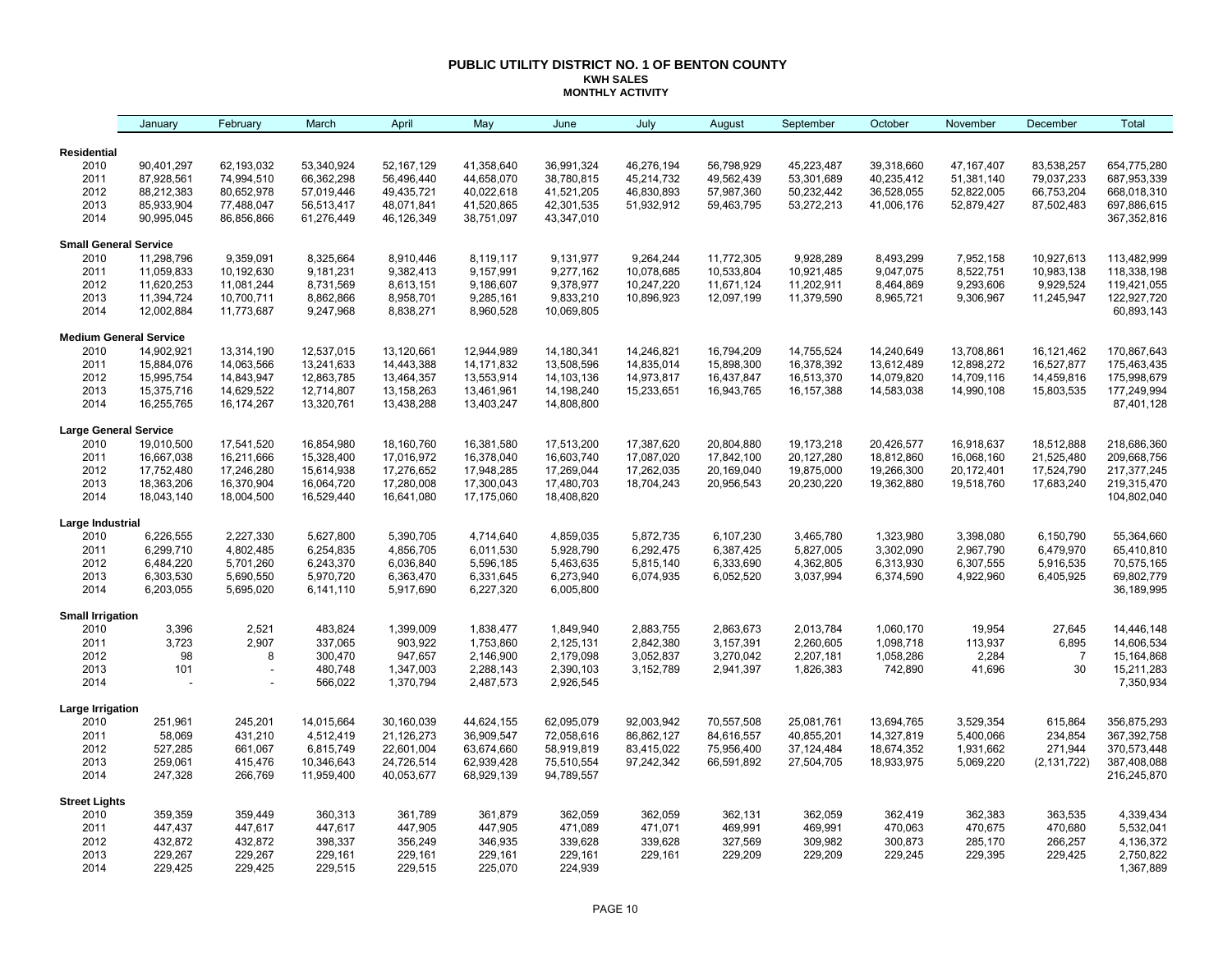#### **PUBLIC UTILITY DISTRICT NO. 1 OF BENTON COUNTY KWH SALES MONTHLY ACTIVITY**

|                        | January     | February    | March       | April       | May         | June        | July        | August      | September     | October     | November    | December    | Total        |
|------------------------|-------------|-------------|-------------|-------------|-------------|-------------|-------------|-------------|---------------|-------------|-------------|-------------|--------------|
| <b>Security Lights</b> |             |             |             |             |             |             |             |             |               |             |             |             |              |
| 2010                   | 87,282      | 87,282      | 87,219      | 89,442      | 89,370      | 89,334      | 89,406      | 89,082      | 89,298        | 90,144      | 90,252      | 90,369      | 1,068,480    |
| 2011                   | 90,387      | 90,567      | 90,675      | 90,675      | 90,747      | 91,323      | 90,855      | 90,207      | 90,315        | 90,315      | 90,315      | 90,459      | 1,086,840    |
| 2012                   | 90,387      | 90,459      | 90,387      | 90,423      | 90,135      | 90,099      | 90,135      | 90,135      | 90,135        | 90,873      | 90,765      | 89,811      | 1,083,744    |
| 2013                   | 104,964     | 104,964     | 105,351     | 105,258     | 105,222     | 105,163     | 105,163     | 104,948     | 104,561       | 104,346     | 103,807     | 103,678     | 1,257,425    |
| 2014                   | 103,678     | 103,678     | 103,420     | 103,377     | 103,334     | 103,248     |             |             |               |             |             |             | 620,735      |
| <b>Unmetered</b>       |             |             |             |             |             |             |             |             |               |             |             |             |              |
| 2010                   | 240,695     | 240,695     | 240,695     | 240,695     | 240,821     | 241,945     | 241,945     | 241,945     | 238,908       | 241,024     | 243,193     | 243,193     | 2,895,754    |
| 2011                   | 243,193     | 243,193     | 243,193     | 243,193     | 242,209     | 242,209     | 242,324     | 242,154     | 242,154       | 242,154     | 241,579     | 241,464     | 2,909,019    |
| 2012                   | 241,464     | 241,464     | 244,466     | 244,466     | 244,466     | 244,472     | 244,472     | 244,472     | 244,472       | 244,472     | 244,472     | 244,472     | 2,927,630    |
| 2013                   | 243,914     | 245,210     | 246,506     | 246,506     | 247,676     | 247,676     | 247,676     | 247,676     | 247,676       | 247,676     | 247,676     | 247,686     | 2,963,554    |
| 2014                   | 247,686     | 247,516     | 247,516     | 247,516     | 248,246     | 248,246     |             |             |               |             |             |             | 1,486,726    |
| <b>Total</b>           |             |             |             |             |             |             |             |             |               |             |             |             |              |
| 2010                   | 142,782,762 | 105,570,311 | 111,874,098 | 130,000,675 | 130,673,668 | 147,314,234 | 188,628,721 | 186,391,892 | 120,332,108   | 99,251,687  | 93,390,279  | 136,591,616 | ,592,802,051 |
| 2011                   | 138,682,027 | 121,480,351 | 115,999,366 | 125,007,886 | 129,821,731 | 159,087,471 | 184,016,683 | 188,800,368 | 150,474,117   | 101,238,995 | 98,154,685  | 135,598,050 | 648,361,730  |
| 2012                   | 141,357,196 | 130,951,579 | 108,322,517 | 119,066,520 | 152,810,705 | 149,509,113 | 182,271,199 | 192,487,679 | 142, 162, 782 | 105,021,830 | 105,859,036 | 115,456,360 | 645,276,516  |
| 2013                   | 138,208,387 | 125,874,651 | 111,534,939 | 120,486,725 | 153,709,305 | 168,570,285 | 203,819,795 | 185,628,944 | 133,989,939   | 110,550,537 | 107,310,016 | 137,090,227 | 696,773,750  |
| 2014                   | 144,328,006 | 139,351,728 | 119,621,601 | 132,966,557 | 156,510,614 | 190,932,770 |             |             |               |             |             |             | 883,711,276  |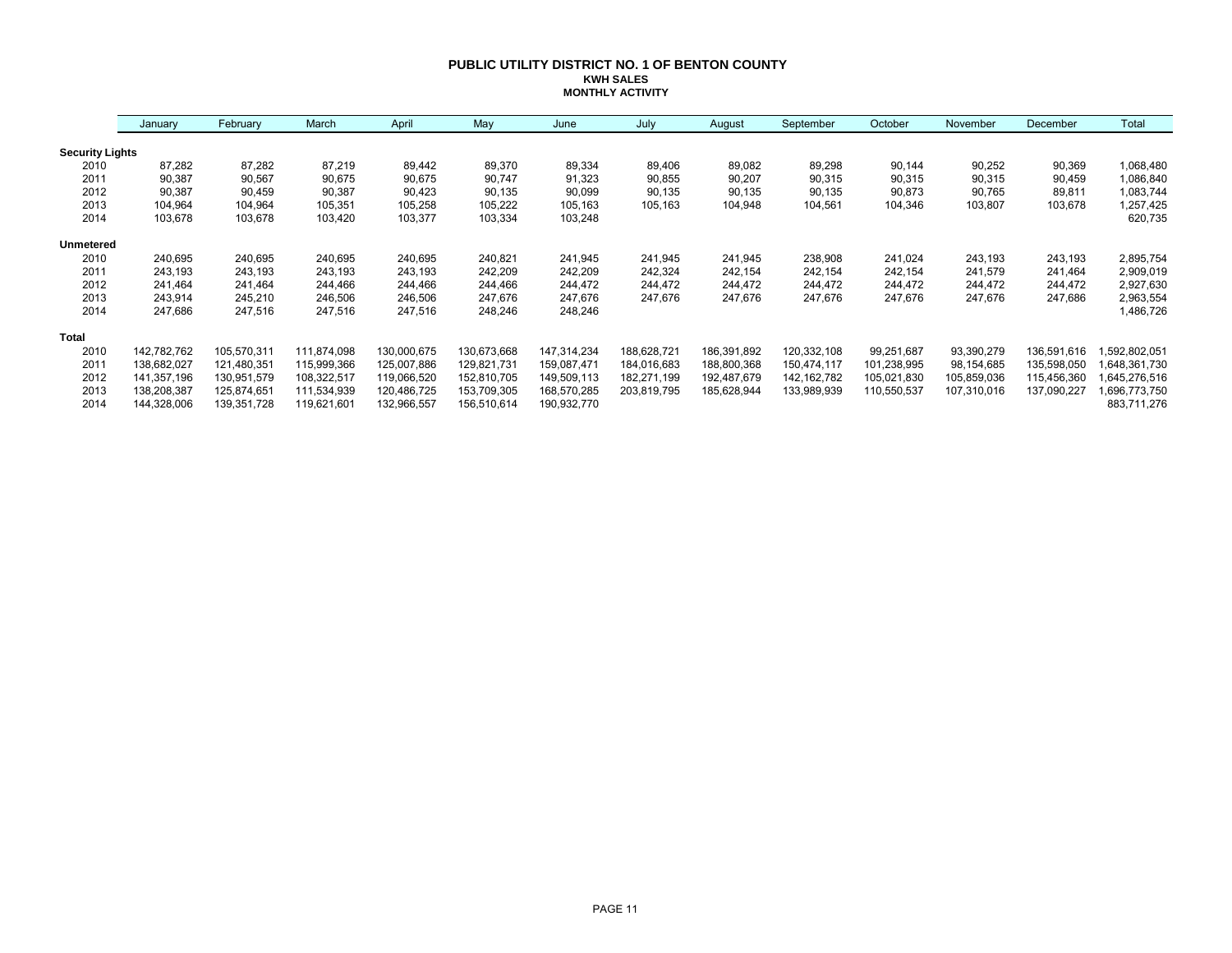## **PUBLIC UTILITY DISTRICT NO. 1 OF BENTON COUNTY CAPITAL ADDITIONS AND RETIREMENTS CURRENT MONTH**

|                                                  | <b>BALANCE</b>           |                          |                    | <b>BALANCE</b>       |
|--------------------------------------------------|--------------------------|--------------------------|--------------------|----------------------|
|                                                  | 5/31/2014                | <b>ADDITIONS</b>         | <b>RETIREMENTS</b> | 6/30/2014            |
|                                                  |                          |                          |                    |                      |
| <b>INTANGIBLE PLANT:</b>                         |                          |                          |                    |                      |
| Organizations                                    | \$28,379                 | \$0                      | \$0                | \$28,379             |
| Franchises & Consents                            | 10,022                   |                          |                    | 10,022               |
| Miscellaneous & Intangible Plant<br><b>TOTAL</b> | 29,078<br>67,480         | $\overline{\phantom{a}}$ |                    | 29,078<br>67,480     |
|                                                  |                          |                          |                    |                      |
| <b>GENERATION PLANT:</b>                         |                          |                          |                    |                      |
| Land & Land Rights                               |                          |                          |                    |                      |
| Structures & Improvements                        | 1,141,911                |                          |                    | 1,141,911            |
| Fuel Holders & Accessories                       |                          |                          |                    |                      |
| <b>Other Electric Generation</b>                 | 261,940                  |                          |                    | 261,940              |
| <b>Accessory Electric Equipment</b>              |                          |                          |                    |                      |
| Miscellaneous Power Plant Equipment              |                          |                          |                    |                      |
| <b>TOTAL</b>                                     | 1,403,851                | $\blacksquare$           |                    | 1,403,851            |
|                                                  |                          |                          |                    |                      |
| <b>TRANSMISSION PLANT:</b>                       |                          |                          |                    |                      |
| Land & Land Rights                               | 156,400                  |                          |                    | 156,400              |
| Clearing Land & Right Of Ways                    | 25,544                   |                          |                    | 25,544               |
| <b>Transmission Station Equipment</b>            | 832,047                  |                          |                    | 832,047              |
| <b>Towers &amp; Fixtures</b>                     |                          |                          |                    |                      |
| Poles & Fixtures                                 | 3,974,101                |                          |                    | 3,974,101            |
| Overhead Conductor & Devices                     | 2,998,696                |                          |                    | 2,998,696            |
| <b>TOTAL</b>                                     | 7,986,788                |                          |                    | 7,986,788            |
|                                                  |                          |                          |                    |                      |
| <b>DISTRIBUTION PLANT:</b>                       |                          |                          |                    |                      |
| Land & Land Rights                               | 1,594,059                | 4,016                    |                    | 1,598,075            |
| Structures & Improvements                        | 290,439                  |                          |                    | 290,439              |
| <b>Station Equipment</b>                         | 35,933,889               | 176,304                  |                    | 36,110,193           |
| Poles, Towers & Fixtures                         | 18,487,365               | 14,648                   | (15, 460)          | 18,486,552           |
| Overhead Conductor & Devices                     | 11,535,952               | 3,143                    | (4, 406)           | 11,534,689           |
| <b>Underground Conduit</b>                       | 30,967,186               | 28,691                   | (146)              | 30,995,731           |
| Underground Conductor & Devices                  | 40,465,170               | 53,600                   | (7,920)            | 40,510,849           |
| <b>Line Transformers</b>                         | 27,292,492               | 161,665                  | (85,909)           | 27,368,247           |
| Services-Overhead                                | 2,857,599                | 4,715                    | (438)              | 2,861,877            |
| Services-Underground                             | 17,785,237               | 36,876                   | (2,784)            | 17,819,329           |
| <b>Meters</b>                                    | 10,111,785               | 53,774                   |                    | 10,165,559           |
| Security Lighting                                | 876,356                  |                          | (604)              | 875,752              |
| <b>Street Lighting</b>                           | 761,403                  |                          |                    | 761,403<br>1,938,929 |
| <b>SCADA System</b><br><b>TOTAL</b>              | 1,938,929<br>200,897,859 | 537,432                  | (117, 667)         | 201,317,624          |
|                                                  |                          |                          |                    |                      |
| <b>GENERAL PLANT:</b>                            |                          |                          |                    |                      |
| Land & Land Rights                               | 1,130,759                |                          |                    | 1,130,759            |
| Structures & Improvements                        | 18,201,228               |                          |                    | 18,201,228           |
| Information Systems & Technology                 | 14,948,479               | 54,432                   | (10, 761)          | 14,992,150           |
| <b>Transportation Equipment</b>                  | 6,972,463                |                          | (107, 975)         | 6,864,488            |
| <b>Stores Equipment</b>                          | 54,108                   |                          |                    | 54,108               |
| Tools, Shop & Garage Equipment                   | 462,061                  |                          |                    | 462,061              |
| Laboratory Equipment                             | 519,429                  |                          |                    | 519,429              |
| <b>Communication Equipment</b>                   | 2,400,115                |                          |                    | 2,400,115            |
| <b>Broadband Equipment</b>                       | 15,281,272               | 603                      |                    | 15,281,874           |
| Miscellaneous Equipment                          | 1,120,461                |                          |                    | 1,120,461            |
| <b>Other Capitalized Costs</b>                   | 9,575,198                | 23,115                   |                    | 9,598,313            |
| <b>TOTAL</b>                                     | 70,665,573               | 78,149                   | (118, 736)         | 70,624,987           |
|                                                  |                          |                          |                    |                      |
| TOTAL ELECTRIC PLANT ACCOUNTS                    | 281,021,551              | 615,581                  | (236, 403)         | 281,400,730          |
|                                                  |                          |                          |                    |                      |
| <b>PLANT HELD FOR FUTURE USE</b>                 | 388,589                  |                          |                    | 388,589              |
|                                                  |                          |                          |                    |                      |
| <b>CONSTRUCTION WORK IN PROGRESS</b>             | 2,914,023                | 335,600                  |                    | 3,249,623            |
|                                                  |                          |                          |                    |                      |
| <b>TOTAL CAPITAL</b>                             | \$284,324,163            | \$951,182                | (\$236,403)        | \$285,038,941        |
|                                                  |                          |                          |                    |                      |

**\$1,191,788 Budget**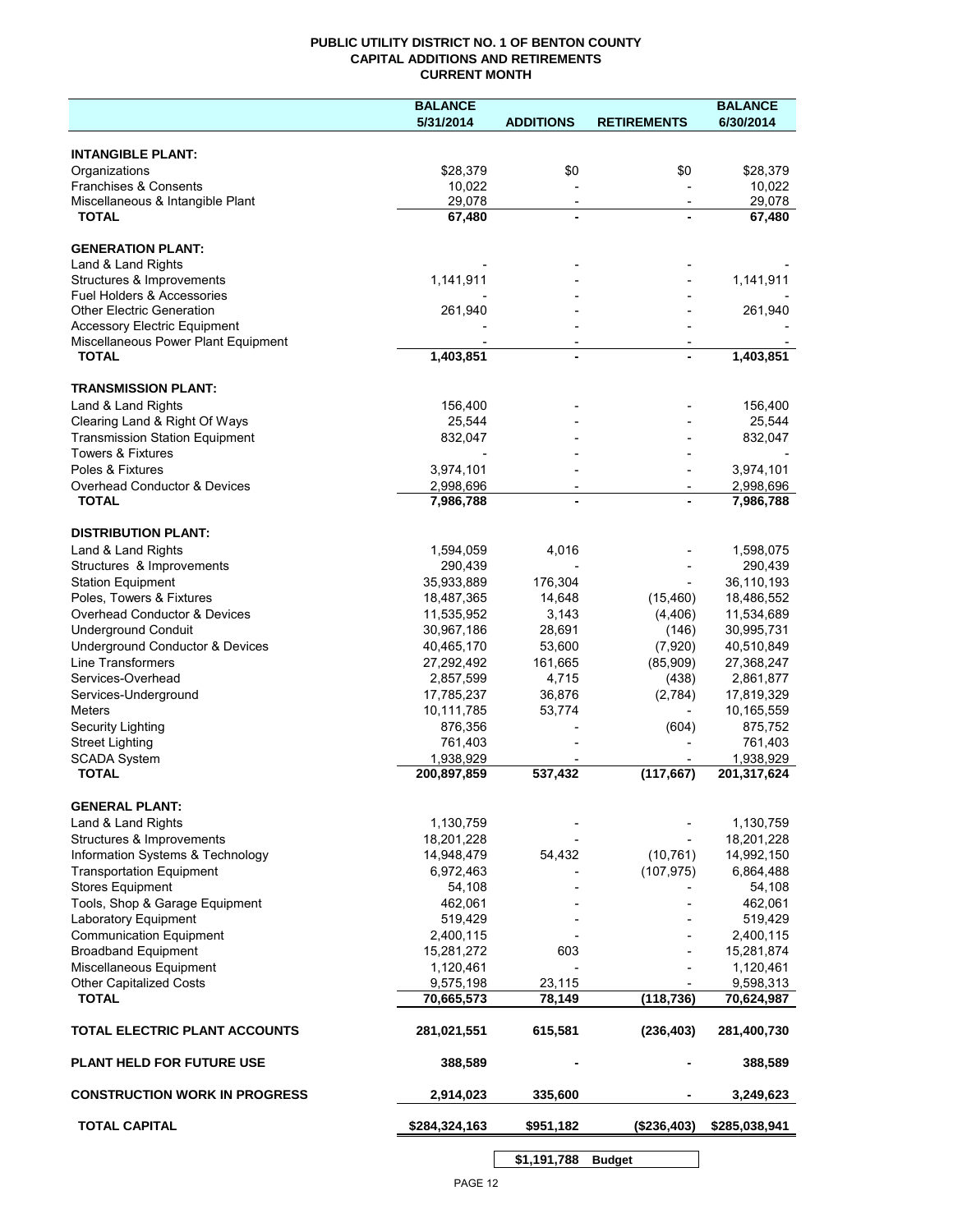## **PUBLIC UTILITY DISTRICT NO. 1 OF BENTON COUNTY CAPITAL ADDITIONS AND RETIREMENTS YEAR TO DATE**

|                                                                            | <b>BALANCE</b>          |                          |                          | <b>BALANCE</b>          |
|----------------------------------------------------------------------------|-------------------------|--------------------------|--------------------------|-------------------------|
|                                                                            | 12/31/2013              | <b>ADDITIONS</b>         | <b>RETIREMENTS</b>       | 6/30/2014               |
|                                                                            |                         |                          |                          |                         |
| <b>INTANGIBLE PLANT:</b>                                                   |                         |                          |                          |                         |
| Organizations                                                              | \$28,379                | \$0                      | \$0                      | \$28,379                |
| Franchises & Consents                                                      | 10,022                  |                          |                          | 10,022                  |
| Miscellaneous & Intangible Plant                                           | 29,078                  | $\overline{\phantom{a}}$ | $\overline{\phantom{a}}$ | 29,078                  |
| <b>TOTAL</b>                                                               | 67,480                  |                          |                          | 67,480                  |
|                                                                            |                         |                          |                          |                         |
| <b>GENERATION PLANT:</b>                                                   |                         |                          |                          |                         |
| Land & Land Rights                                                         |                         |                          |                          |                         |
| Structures & Improvements                                                  | 1,141,911               |                          |                          | 1,141,911               |
| <b>Fuel Holders &amp; Accessories</b>                                      |                         |                          |                          |                         |
| <b>Other Electric Generation</b>                                           | 261,940                 |                          |                          | 261,940                 |
| <b>Accessory Electric Equipment</b><br>Miscellaneous Power Plant Equipment |                         |                          |                          |                         |
| <b>TOTAL</b>                                                               | 1,403,851               |                          |                          | 1,403,851               |
|                                                                            |                         |                          |                          |                         |
| <b>TRANSMISSION PLANT:</b>                                                 |                         |                          |                          |                         |
| Land & Land Rights                                                         | 156,400                 |                          |                          | 156,400                 |
| Clearing Land & Right Of Ways                                              | 25,544                  |                          |                          | 25,544                  |
| <b>Transmission Station Equipment</b>                                      | 832,047                 |                          |                          | 832,047                 |
| <b>Towers &amp; Fixtures</b>                                               |                         |                          |                          |                         |
| Poles & Fixtures                                                           | 3,974,101               |                          |                          | 3,974,101               |
| Overhead Conductor & Devices                                               | 2,998,696               |                          |                          | 2,998,696               |
| <b>TOTAL</b>                                                               | 7,986,788               |                          |                          | 7,986,788               |
|                                                                            |                         |                          |                          |                         |
| <b>DISTRIBUTION PLANT:</b>                                                 |                         |                          |                          |                         |
| Land & Land Rights                                                         | 1,584,574               | 13,500                   |                          | 1,598,075               |
| Structures & Improvements                                                  | 290,439                 |                          |                          | 290,439                 |
| <b>Station Equipment</b>                                                   | 34,955,311              | 1,154,883                |                          | 36,110,193              |
| Poles, Towers & Fixtures                                                   | 18,384,633              | 181,078                  | (79, 158)                | 18,486,552              |
| Overhead Conductor & Devices                                               | 11,467,439              | 152,769                  | (85, 519)                | 11,534,689              |
| <b>Underground Conduit</b>                                                 | 30,654,243              | 367,391                  | (25,902)                 | 30,995,731              |
| Underground Conductor & Devices                                            | 39,542,205              | 1,431,889                | (463, 244)               | 40,510,849              |
| Line Transformers                                                          | 27,002,813              | 464,452                  | (99,018)                 | 27,368,247              |
| Services-Overhead                                                          | 2,837,672               | 29,880                   | (5,676)                  | 2,861,877               |
| Services-Underground                                                       | 17,537,463              | 302,705                  | (20, 840)                | 17,819,329              |
| <b>Meters</b>                                                              | 10,065,338              | 100,221                  |                          | 10,165,559              |
| Security Lighting                                                          | 877,500                 | 3,339                    | (5,087)                  | 875,752                 |
| <b>Street Lighting</b>                                                     | 792,750                 |                          | (31, 347)                | 761,403                 |
| <b>SCADA System</b>                                                        | 1,906,860               | 32,069                   |                          | 1,938,929               |
| <b>TOTAL</b>                                                               | 197,899,240             | 4,234,175                | (815, 791)               | 201,317,624             |
|                                                                            |                         |                          |                          |                         |
| <b>GENERAL PLANT:</b>                                                      |                         |                          |                          |                         |
| Land & Land Rights                                                         | 1,130,759               |                          |                          | 1,130,759               |
| Structures & Improvements                                                  | 18,194,199              | 7,029                    |                          | 18,201,228              |
| Information Systems & Technology                                           | 15,348,585              | 213,489                  | (569, 924)               | 14,992,150              |
| <b>Transportation Equipment</b>                                            | 6,977,704               |                          | (113, 216)               | 6,864,488               |
| <b>Stores Equipment</b>                                                    | 54,108                  |                          |                          | 54,108                  |
| Tools, Shop & Garage Equipment                                             | 443,369                 | 18,692                   |                          | 462,061                 |
| Laboratory Equipment                                                       | 519,429                 |                          |                          | 519,429                 |
| <b>Communication Equipment</b>                                             | 2,400,115               |                          |                          | 2,400,115               |
| <b>Broadband Equipment</b>                                                 | 14,730,649              | 578,348                  | (27, 122)                | 15,281,874              |
| Miscellaneous Equipment                                                    | 1,120,461               |                          |                          | 1,120,461               |
| <b>Other Capitalized Costs</b><br><b>TOTAL</b>                             | 9,519,368<br>70,438,747 | 78,945<br>896,502        | (710, 262)               | 9,598,313<br>70,624,987 |
|                                                                            |                         |                          |                          |                         |
| TOTAL ELECTRIC PLANT ACCOUNTS                                              | 277,796,105             | 5,130,678                | (1,526,053)              | 281,400,730             |
| <b>PLANT HELD FOR FUTURE USE</b>                                           | 388,589                 |                          |                          | 388,589                 |
| <b>CONSTRUCTION WORK IN PROGRESS</b>                                       | 2,958,673               | 290,949                  |                          | 3,249,623               |
|                                                                            |                         |                          |                          |                         |
| <b>TOTAL CAPITAL</b>                                                       | \$281,143,367           | \$5,421,627              | (\$1,526,053)            | \$285,038,941           |
|                                                                            |                         | \$7,220,642              | <b>Budget</b>            |                         |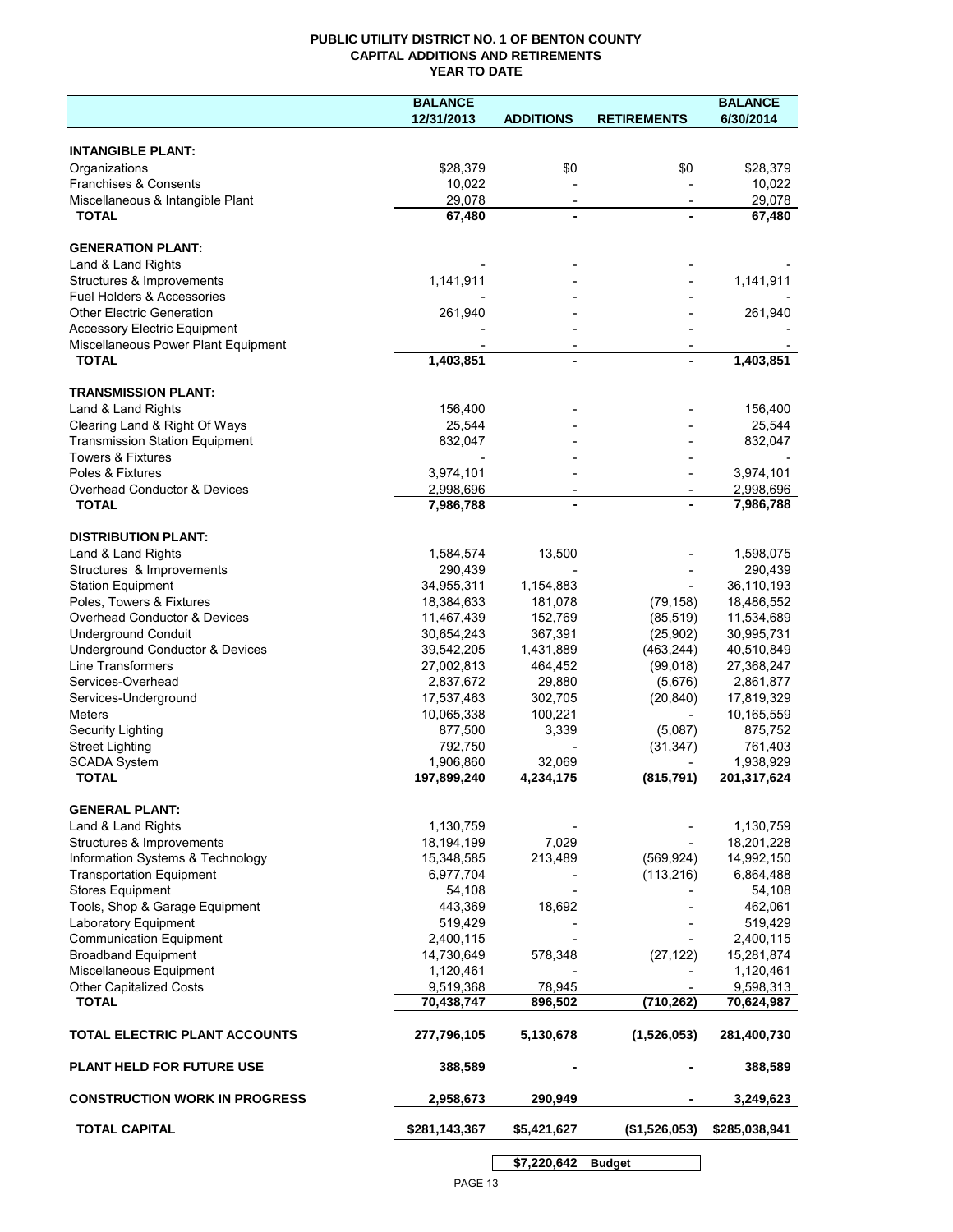## **PUBLIC UTILITY DISTRICT NO. 1 OF BENTON COUNTY STATEMENT OF CASH FLOWS**

|                                                                                                                  | <b>YTD</b><br>06/30/2014   | <b>Monthly</b><br>06/30/2014 |
|------------------------------------------------------------------------------------------------------------------|----------------------------|------------------------------|
|                                                                                                                  |                            |                              |
| <b>CASH FLOWS FROM OPERATING ACTIVITIES</b>                                                                      |                            |                              |
| Cash Received from Customers and Counterparties                                                                  | \$72,132,192               | \$10,454,527                 |
| Cash Paid to Suppliers and Counterparties                                                                        | (53, 565, 624)             | (6,387,693)                  |
| Cash Paid to Employees<br><b>Taxes Paid</b>                                                                      | (6, 563, 572)              | (1,017,339)                  |
| <b>Net Cash Provided by Operating Activities</b>                                                                 | (7, 158, 358)<br>4,844,638 | (715, 189)<br>\$2,334,306    |
|                                                                                                                  |                            |                              |
|                                                                                                                  |                            |                              |
| <b>CASH FLOWS FROM NONCAPITAL FINANCING ACTIVITIES</b>                                                           |                            |                              |
| Other Interest Expense<br>Net Cash Used by Noncapital Financing Activities                                       | (8,653)<br>(8,653)         |                              |
|                                                                                                                  |                            |                              |
| <b>CASH FLOWS FROM CAPITAL AND RELATED FINANCING ACTIVITIES</b>                                                  |                            |                              |
| <b>Acquisition of Capital Assets</b>                                                                             | (5,232,190)                | (906, 462)                   |
| Proceeds from Sale of Revenue Bonds<br>Cash Defeasance Principal and Interest                                    |                            |                              |
| <b>Bond Principal Paid</b>                                                                                       |                            |                              |
| <b>Bond Interest Paid</b>                                                                                        | (1, 291, 396)              |                              |
| <b>Capital Contributions</b>                                                                                     | 548,106                    | 198,129                      |
| Sale of Assets                                                                                                   | 64,648                     |                              |
| Net Cash Used by Capital and Related Financing Activities                                                        | (5,910,832)                | ( \$708, 333)                |
| <b>CASH FLOWS FROM INVESTING ACTIVITIES</b>                                                                      |                            |                              |
| Interest Income                                                                                                  | 73,332                     | 25,693                       |
| Proceeds from Sale of Investments                                                                                | 6,310,253                  |                              |
| Purchase of Investments                                                                                          |                            |                              |
| Joint Venture Net Revenue (Expense)                                                                              |                            |                              |
| <b>Net Cash Provided by Investing Activities</b>                                                                 | 6,383,585                  | \$25,693                     |
| <b>NET INCREASE (DECREASE) IN CASH</b>                                                                           | 5,308,738                  | \$1,651,666                  |
| <b>CASH BALANCE, BEGINNING</b>                                                                                   | \$18,540,994               | 22,198,066                   |
| <b>CASH BALANCE, ENDING</b>                                                                                      | \$23,849,732               | 23,849,732                   |
|                                                                                                                  |                            |                              |
|                                                                                                                  |                            |                              |
| RECONCILIATION OF NET OPERATING INCOME TO NET                                                                    |                            |                              |
| <b>CASH PROVIDED BY OPERATING ACTIVITIES</b>                                                                     |                            |                              |
| <b>Net Operating Revenues</b>                                                                                    | \$877,123                  | \$1,459,938                  |
|                                                                                                                  |                            |                              |
| Adjustments to reconcile net operating income to net cash                                                        |                            |                              |
| provided by operating activities:<br>Depreciation & Amortization                                                 | 6,625,076                  | 1,099,661                    |
| <b>Unbilled Revenues</b>                                                                                         | 1,740,000                  | (590,000)                    |
| Misellaneous Other Revenue & Receipts                                                                            | 18,753                     |                              |
| Decrease (Increase) in Accounts Receivable                                                                       | (1, 143, 555)              | (1,514,256)                  |
| Decrease (Increase) in BPA Prepay Receivable                                                                     | 300.000                    | 50,000                       |
| Decrease (Increase) in Inventories                                                                               | (272, 855)                 | (51, 957)                    |
| Decrease (Increase) in Prepaid Expenses                                                                          | 905                        | 53,343                       |
| Decrease (Increase) in Wholesale Power Receivable                                                                | 1,385,088                  | 547,268                      |
| Decrease (Increase) in Miscellaneous Assets                                                                      | (514)<br>289,200           | 48,200                       |
| Decrease (Increase) in Prepaid Expenses and Other Charges<br>Decrease (Increase) in Deferred Derivative Outflows | 691,987                    | 56,200                       |
| Increase (Decrease) in Deferred Derivative Inflows                                                               |                            |                              |
| Increase (Decrease) in Warrants Outstanding                                                                      | (179, 149)                 | 89,478                       |
| Increase (Decrease) in Accounts Payable                                                                          | (4, 158, 352)              | 554,509                      |
| Increase (Decrease) in Accrued Taxes Payable                                                                     | (859, 597)                 | 314,373                      |
| Increase (Decrease) in Customer Deposits                                                                         | 60,019                     | 18,453                       |
| Increase (Decrease) in BPA Prepay Incentive Credit                                                               | (80, 628)                  | (13, 438)                    |
| Increase (Decrease) in Other Current Liabilities                                                                 | 88,969                     | (39, 561)                    |
| Increase (Decrease) in Other Credits                                                                             | (537, 832)                 | 252,091                      |
| Net Cash Provided by (Used by) Operating Activities                                                              | \$4,844,638                | \$2,334,306                  |
|                                                                                                                  |                            |                              |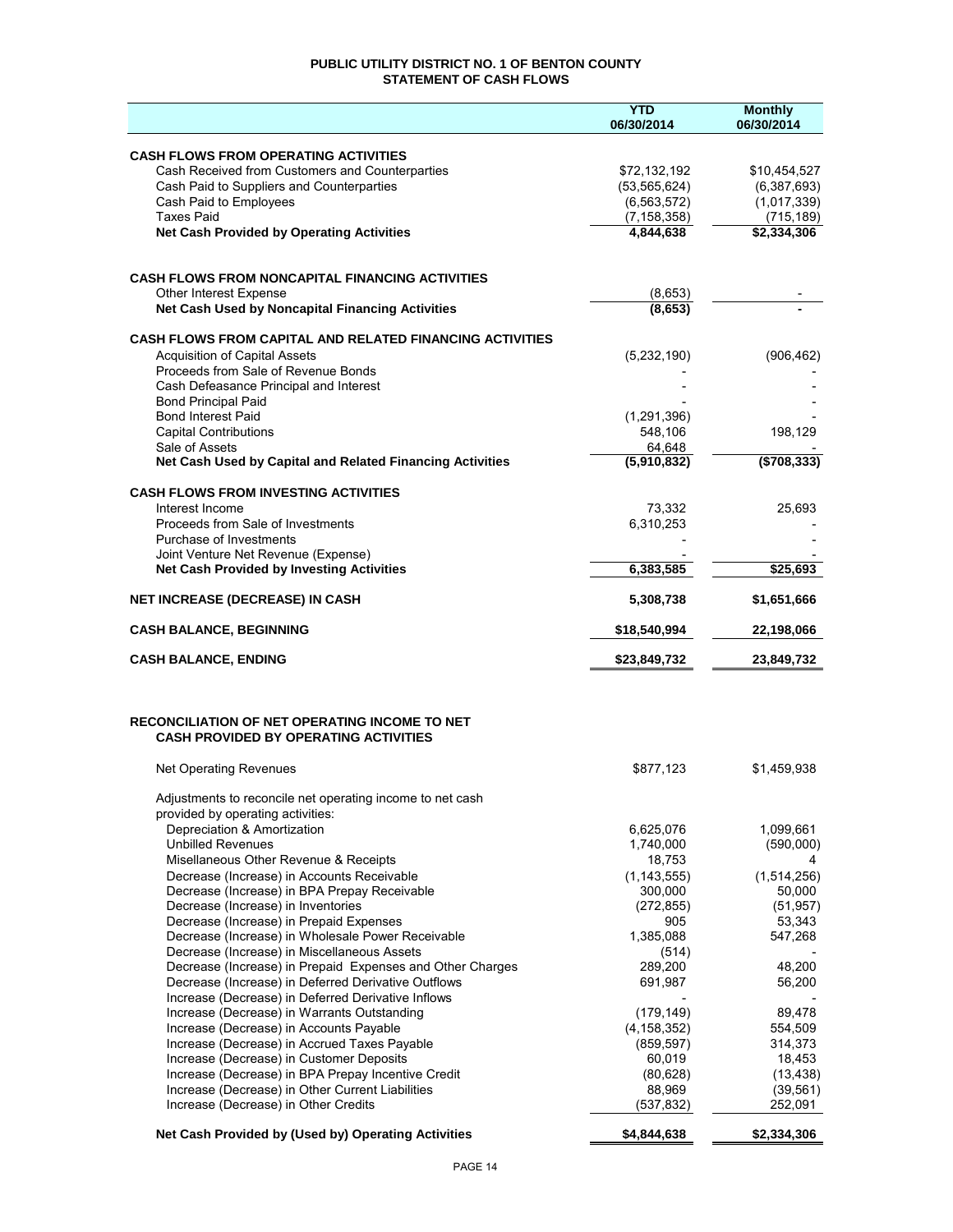#### **PUBLIC UTILITY DISTRICT NO. 1 OF BENTON COUNTY WEATHER STATISTICS June 30, 2014**



|        | <b>Average Precipitation</b> |      |       |       |      |      |      |      |      |      |      |      |        |
|--------|------------------------------|------|-------|-------|------|------|------|------|------|------|------|------|--------|
| Year   | Jan                          | Feb  | March | April | May  | June | July | Aug  | Sept | Oct  | Nov  | Dec  | Annual |
| Normal | 0.94                         | 0.70 | 0.57  | 0.55  | 0.51 | 0.51 | 0.23 | 0.18 | 0.31 | 0.49 | 0.95 | 1.20 | 7.14   |
| 2014   | 0.37                         | 1.12 | .00   | 0.38  | 0.24 | 0.26 |      |      |      |      |      |      | 3.37   |
| 2013   | 0.16                         | 0.09 | 0.39  | 0.30  | 1.60 | .36  | 0.01 | 0.24 | 0.42 | 0.38 | 0.36 | 0.07 | 5.38   |



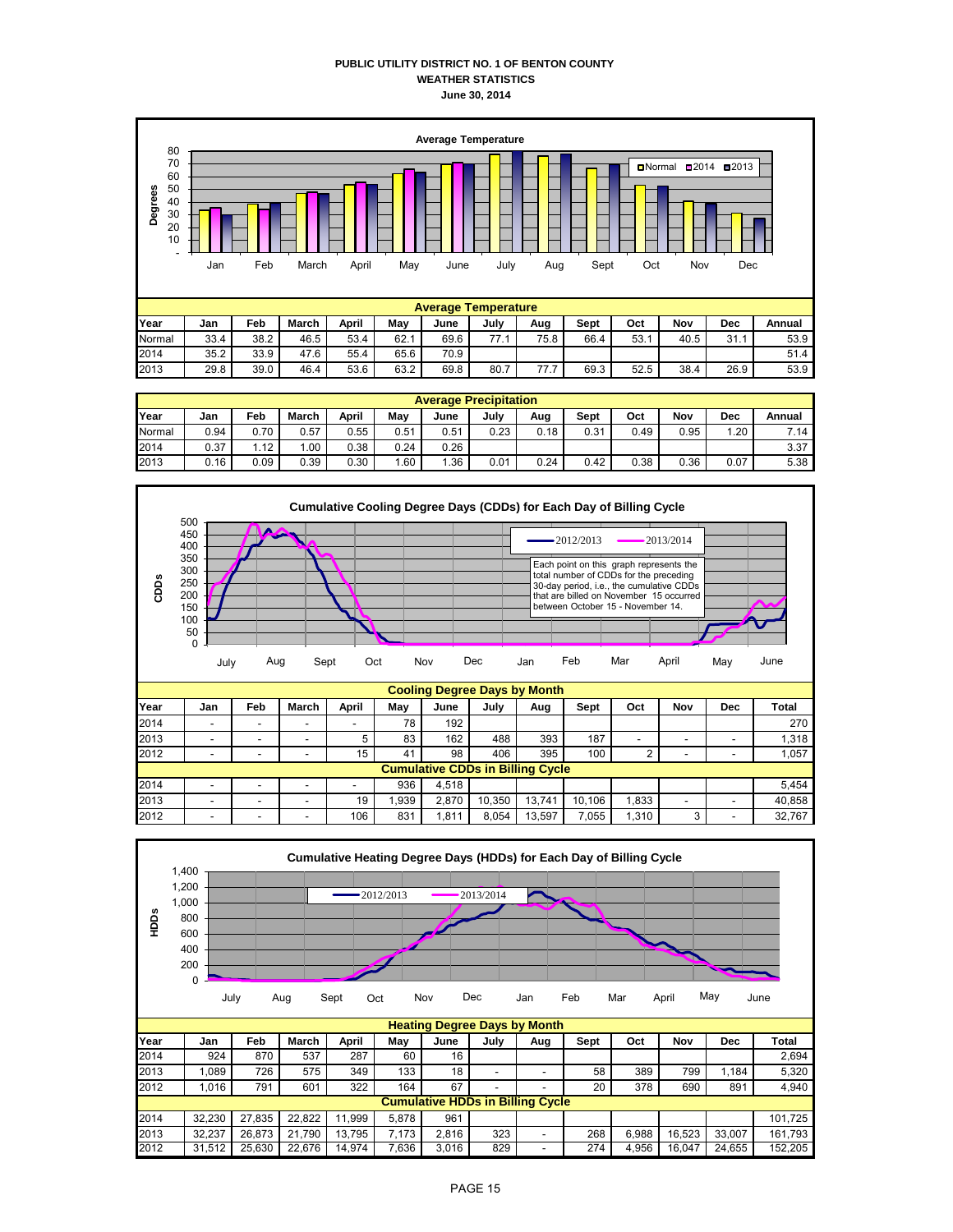#### **PUBLIC UTILITY DISTRICT NO. 1 OF BENTON COUNTY BROADBAND SUMMARY**

 $\overline{\phantom{0}}$ 

|                                                                                                                                                                                                                                                  | <b>June Highlights</b> |                          |                          |              |                          |                          |                          |                |               |             |     |            |            |             |                          |                |
|--------------------------------------------------------------------------------------------------------------------------------------------------------------------------------------------------------------------------------------------------|------------------------|--------------------------|--------------------------|--------------|--------------------------|--------------------------|--------------------------|----------------|---------------|-------------|-----|------------|------------|-------------|--------------------------|----------------|
| Pacific Recycling upgraded to a 10Mbps connection on a new 3 year term. We replaced Lincoln Elementary School's microwave connection with fiber. Affinity on Hildebrand Road is now connected to a<br>100Mbps fiber connection on a 3 year term. |                        |                          |                          |              |                          |                          |                          |                |               |             |     |            |            |             |                          |                |
|                                                                                                                                                                                                                                                  |                        |                          |                          |              |                          |                          |                          | <b>ACTUALS</b> |               |             |     |            |            |             |                          |                |
|                                                                                                                                                                                                                                                  |                        |                          |                          |              |                          |                          |                          |                |               |             |     |            |            |             | <b>Budget</b>            | Inception      |
|                                                                                                                                                                                                                                                  | 2014 Budget            | Jan                      | Feb                      | <b>March</b> | <b>April</b>             | May                      | June                     | July           | <b>August</b> | <b>Sept</b> | Oct | <b>Nov</b> | <b>Dec</b> | <b>YTD</b>  | <b>Variance</b>          | to Date        |
| <b>OPERATING REVENUES</b>                                                                                                                                                                                                                        |                        |                          |                          |              |                          |                          |                          |                |               |             |     |            |            |             |                          |                |
| Ethernet                                                                                                                                                                                                                                         | 1,173,081              | \$144,113                | \$149,573                | \$108,205    | \$165,568                | \$110,965                | \$135,571                |                |               |             |     |            |            | \$813,996   | 359,085                  |                |
| <b>TDM</b>                                                                                                                                                                                                                                       | 148,184                | 12,190                   | 12,190                   | 12,190       | 12,190                   | 12,190                   | 12,190                   |                |               |             |     |            |            | \$73,142    | 75,042                   |                |
| Wireless                                                                                                                                                                                                                                         |                        | 39                       | 39                       | 39           | 39                       | 39                       | 39                       |                |               |             |     |            |            | \$234       | (234)                    |                |
| Co-Location                                                                                                                                                                                                                                      |                        | $\overline{\phantom{a}}$ | $\sim$                   | $\sim$       | $\sim$                   | $\overline{\phantom{a}}$ | $\overline{\phantom{a}}$ |                |               |             |     |            |            | \$0         |                          |                |
| Internet Transport Service                                                                                                                                                                                                                       | 300,943                | 19,040                   | 2,901                    | 11,345       | 11,345                   | 11,345                   | 11,345                   |                |               |             |     |            |            | \$67,321    | 233,622                  |                |
| <b>Fixed Wireless</b>                                                                                                                                                                                                                            | 120,400                | 8,543                    | 8,351                    | 8,596        | 8,359                    | 8,329                    | 8,115                    |                |               |             |     |            |            | \$50,293    | 70,107                   |                |
| Broadband Revenue - Other                                                                                                                                                                                                                        | 237,729                | 22.148                   | 21.917                   | 24.433       | 30.586                   | 22,789                   | 23,020                   |                |               |             |     |            |            | \$144,893   | 92,836                   |                |
| Subtotal                                                                                                                                                                                                                                         | 1,980,337              | 206,073                  | 194,972                  | 164,809      | 228,088                  | 165,657                  | 190,281                  |                |               |             |     |            |            | \$1,149,879 |                          |                |
| NoaNet Maintenance Revenue                                                                                                                                                                                                                       |                        |                          |                          |              | 771                      | ÷,                       |                          |                |               |             |     |            |            | \$771       |                          |                |
| <b>Bad Debt Expense</b>                                                                                                                                                                                                                          |                        |                          |                          |              |                          | ÷.                       |                          |                |               |             |     |            |            | \$0         |                          |                |
| <b>Total Operating Revenues</b>                                                                                                                                                                                                                  | 1,980,337              | 206,073                  | 194,972                  | 164,809      | 228,860                  | 165,657                  | 190,281                  |                |               |             |     |            |            | \$1,150,650 | 829,687                  | 11,133,008     |
|                                                                                                                                                                                                                                                  |                        |                          |                          |              |                          |                          |                          |                |               |             |     |            |            |             |                          |                |
| <b>OPERATING EXPENSES</b>                                                                                                                                                                                                                        |                        |                          |                          |              |                          |                          |                          |                |               |             |     |            |            |             |                          |                |
| Marketing & Business Development                                                                                                                                                                                                                 |                        | ÷,                       | $\overline{\phantom{a}}$ |              |                          | ÷,                       |                          |                |               |             |     |            |            | \$0         | $\overline{\phantom{a}}$ |                |
| <b>General Expenses</b>                                                                                                                                                                                                                          | 398,079                | 9,692                    | 32,878                   | 74,463       | 52,307                   | 33,502                   | 154,865                  |                |               |             |     |            |            | \$357,707   | 40,372                   |                |
| Other Maintenance                                                                                                                                                                                                                                | 45,000                 | 2,448                    | 1,021                    | 8,497        | 753                      | 35,073                   | 35,674                   |                |               |             |     |            |            | \$83,466    | (38, 466)                |                |
| NOC Maintenance                                                                                                                                                                                                                                  | 302,942                | (228)                    | $\sim$                   | $\sim$       | $\overline{\phantom{a}}$ | $\sim$                   | $\overline{\phantom{a}}$ |                |               |             |     |            |            | (\$228)     | 303,170                  |                |
| Wireless Maintenance                                                                                                                                                                                                                             |                        | 1,696                    | $\sim$                   | 390          |                          |                          |                          |                |               |             |     |            |            | \$2,087     | (2,087)                  |                |
| Subtotal                                                                                                                                                                                                                                         | 746,021                | 13,608                   | 33,899                   | 83,350       | 53,060                   | 68,575                   | 190,539                  |                |               |             |     |            |            | \$443,032   | 302,989                  | 7,308,101      |
|                                                                                                                                                                                                                                                  |                        |                          |                          |              |                          |                          |                          |                |               |             |     |            |            |             |                          |                |
| NoaNet Maintenance Expense                                                                                                                                                                                                                       |                        | ÷,                       | $\overline{\phantom{a}}$ | 754          | $\sim$                   | $\overline{\phantom{a}}$ | 858                      |                |               |             |     |            |            | \$1,612     | (1,612)                  |                |
| Depreciation                                                                                                                                                                                                                                     | 880,006                | 99,634                   | 87,741                   | 72,238       | 69,164                   | 67,852                   | 68,779                   |                |               |             |     |            |            | \$465,409   | 414,597                  | 7,329,894      |
| <b>Total Operating Expenses</b>                                                                                                                                                                                                                  | 1,626,027              | 113,242                  | 121,641                  | 156,343      | 122,225                  | 136,427                  | 260,176                  |                |               |             |     |            |            | \$910,053   | 715,974                  | 14,637,995     |
| <b>OPERATING INCOME (LOSS)</b>                                                                                                                                                                                                                   | 354,310                | 92,831                   | 73,331                   | 8,466        | 106,635                  | 29,230                   | (69, 896)                |                |               |             |     |            |            | \$240,597   | 113,713                  | (3,504,987)    |
|                                                                                                                                                                                                                                                  |                        |                          |                          |              |                          |                          |                          |                |               |             |     |            |            |             |                          |                |
| <b>NONOPERATING REVENUES &amp; EXPENSES</b>                                                                                                                                                                                                      |                        |                          |                          |              |                          |                          |                          |                |               |             |     |            |            |             |                          |                |
| Internal Interest due to Power Business Unit <sup>(1)</sup>                                                                                                                                                                                      | (380, 327)             | (32, 291)                | (32, 270)                | (32, 162)    | (31, 682)                | (31, 859)                | (32, 265)                |                |               |             |     |            |            | (\$192,529) | 187,798                  | (5, 184, 070)  |
| <b>Grant Revenue</b>                                                                                                                                                                                                                             |                        |                          |                          |              |                          |                          |                          |                |               |             |     |            |            |             |                          | 215,000        |
|                                                                                                                                                                                                                                                  |                        |                          |                          |              |                          |                          |                          |                |               |             |     |            |            |             |                          |                |
| <b>CAPITAL CONTRIBUTIONS</b>                                                                                                                                                                                                                     | 10.000                 | 736                      |                          |              |                          |                          |                          |                |               |             |     |            |            | \$736       | (9, 264)                 | 3,864,560      |
| INTERNAL NET INCOME (LOSS)                                                                                                                                                                                                                       | (\$16,017)             | \$61,276                 | \$41,061                 | (\$23,696)   | \$74,953                 |                          | (\$2,629) (\$102,161)    | \$0            | \$0           | \$0         | \$0 | \$0        |            | \$48,804    | \$292,247                | ( \$4,609,498) |
|                                                                                                                                                                                                                                                  |                        |                          |                          |              |                          |                          |                          |                |               |             |     |            |            |             |                          |                |
| <b>NOANET COSTS</b>                                                                                                                                                                                                                              |                        |                          |                          |              |                          |                          |                          |                |               |             |     |            |            |             |                          |                |
| <b>Member Assessments</b>                                                                                                                                                                                                                        |                        |                          | ÷,                       |              |                          |                          |                          |                |               |             |     |            |            | \$0         |                          | \$3,159,092    |
| Membership Support                                                                                                                                                                                                                               |                        | 392                      | 296                      | 1,160        | 729                      | 1,160                    | 960                      |                |               |             |     |            |            | \$4,697     |                          | 96,979         |
| <b>Total NoaNet Costs</b>                                                                                                                                                                                                                        | \$0                    | \$392                    | \$296                    | \$1,160      | \$729                    | \$1,160                  | \$960                    | \$0            | \$0           | \$0         | \$0 | \$0        | \$0        | \$4,697     | (\$4,697)                | \$3,256,071    |
|                                                                                                                                                                                                                                                  |                        |                          |                          |              |                          |                          |                          |                |               |             |     |            |            |             |                          |                |
| <b>CAPITAL EXPENDITURES</b>                                                                                                                                                                                                                      | \$889,553              | \$37,061                 | \$153,816                | \$43,361     | \$13,690                 | \$156,490                | \$134,872                |                |               |             |     |            |            | \$539,290   | \$350,263                | \$16,059,298   |
| NET CASH (TO)/FROM BROADBAND <sup>(2)</sup>                                                                                                                                                                                                      |                        |                          |                          |              |                          |                          |                          | \$0            | \$0           | \$0         | \$0 |            |            |             |                          |                |
|                                                                                                                                                                                                                                                  | \$354,763              | \$155,748                | \$6,961                  | \$36,183     | \$161,380                |                          | $($60,568)$ $($136,948)$ |                |               |             |     | \$0        |            | \$162,755   |                          | (\$11,410,903) |

(1) Internal interest budget is estimated based on cash flow projections (an interest rate of 3.6% is being used).

 $\blacksquare$ 

(2) Includes excess of revenues over operating costs, capital expenditures and NoaNet assessments; excludes depreciation and internal interest to Electric System